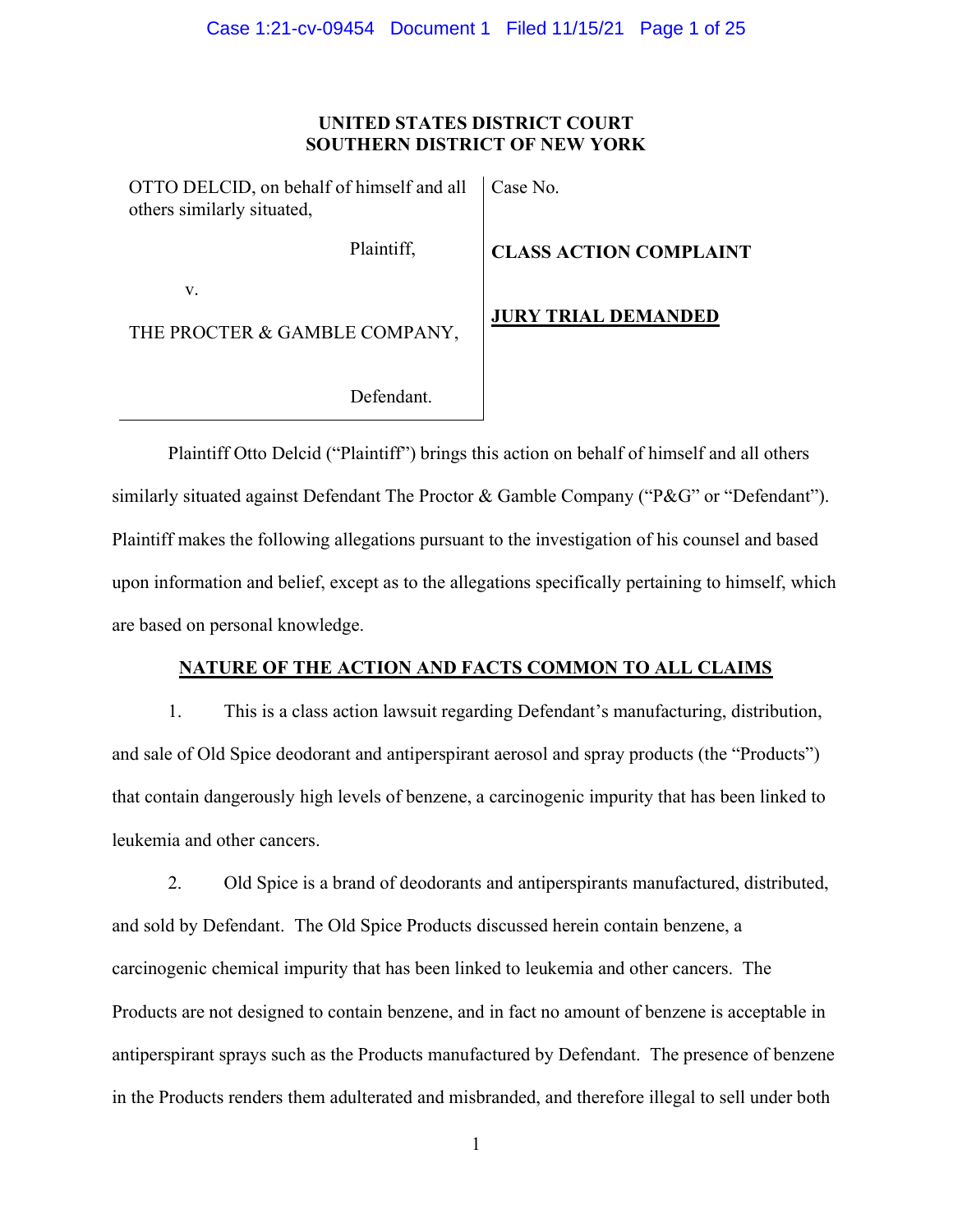#### Case 1:21-cv-09454 Document 1 Filed 11/15/21 Page 2 of 25

federal and state law. As a result, the Products are unsafe and illegal to sell under federal law, and therefore worthless. See 21 U.S.C. §§ 331(a), 352; see also Debernardis v. IQ Formulations, LLC, 942 F.3d 1076, 1085 (11th Cir. 2019); In re Valsartan, Losartan, & Irbesartan Prod. Liab. Litig., 2021 WL 222776, at \*16 (D.N.J. Jan. 22, 2021).

 $3.$ Benzene is a component of crude oil, gasoline, and cigarette smoke, and is one of the elementary petrochemicals. The Department of Health and Human Services has determined that benzene causes cancer in humans. Likewise, the Food and Drug Administration ("FDA") lists benzene as a "Class 1 solvent" that "should not be employed in the manufacture of drug substances, excipients, and drug products because of [its] unacceptable toxicity." Benzene is associated with blood cancers such as leukemia.<sup>1</sup> A study from 1939 on benzene stated that "exposure over a long period of time to any concentration of benzene greater than zero is not safe,"<sup>2</sup> which is a comment reiterated in a 2010 review of benzene research specifically stating: "There is probably no safe level of exposure to benzene, and all exposures constitute some risk in a linear, if not supralinear, and additive fashion."<sup>3</sup>

4. According to the American Cancer Society:

> IARC classifies benzene as "carcinogenic to humans," based on sufficient evidence that benzene causes acute myeloid leukemia (AML). IARC also notes that benzene exposure has been linked with acute

<sup>&</sup>lt;sup>1</sup> National Cancer Institute, Cancer-Causing Substances, Benzene. https:// www.cancer.gov/about-cancer/causes-prevention/risk/substances/benzene.

<sup>&</sup>lt;sup>2</sup> Hunter, F.T. (1939). Chronic Exposure to Benzene (Benzol). II. The Clinical Effects. *Journal* of Industrial Hygiene and Toxicology. 1939 Vol.21 pp.331-54, https://www.cabdirect.org/cabdirect/abstract/19402700388.

<sup>&</sup>lt;sup>3</sup> Smith, Martyn T. (2010). Advances in Understanding Benzene Health Effects and Susceptibility. Annual Review of Public Health. 2010 Vol. 31:133-148, https://www.annualreviews.org/doi/full/10.1146/annurev.publhealth.012809.103646.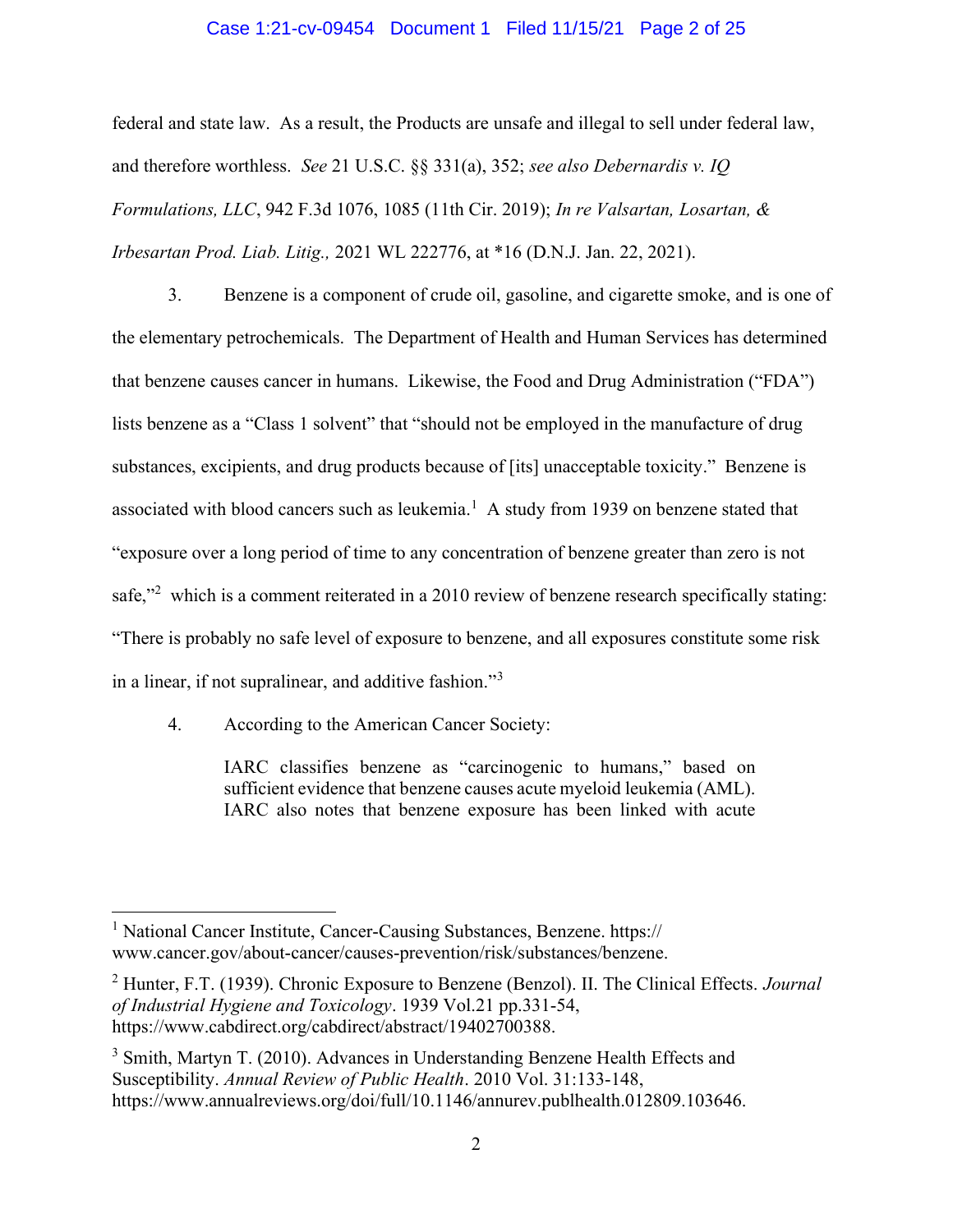lymphocytic leukemia (ALL), chronic lymphocytic leukemia (CLL), multiple myeloma, and non-Hodgkin lymphoma.<sup>4</sup>

5. Moreover, "[d]irect exposure of the eyes, skin, or lungs to benzene can cause tissue injury and irritation."<sup>5</sup>

6. According to the National Institute for Occupational Safety and Health, humans can become exposed to benzene through "inhalation, skin absorption, ingestion, skin and/or eye contact."<sup>6</sup> Skin absorption is particularly concerning as there have been multiple FDA studies showing that structurally similar chemicals in sunscreen products are found in the blood at high levels after application to exposed skin.

7. On November 3, 2021, Valisure, an online pharmacy registered with the FDA, "detected high levels of benzene and other contaminants in specific batches of body spray products, some of which contain active pharmaceutical ingredients aluminum chlorohydrate or aluminum sesquichlorohydrate."<sup>7</sup>

8. Valisure tested the Products manufactured by Defendant, which were found to contain as much as 17.7 parts per million of benzene, the highest level of benzene in all of the products tested by Valisure<sup>8</sup>:

<sup>&</sup>lt;sup>4</sup> American Cancer Society. Benzene and Cancer Risk (January 5, 2016) (https://www.cancer.org/cancer/cancer-causes/benzene.html)

<sup>&</sup>lt;sup>5</sup> Centers for Disease Control and Prevention, Facts About Benzene, https://emergency.cdc.gov/agent/benzene/basics/facts.asp.

<sup>&</sup>lt;sup>6</sup> National Institute for Occupational Safety and Health (NIOSH), Benzene, https://www.cdc.gov/niosh/npg/npgd0049.html.

<sup>&</sup>lt;sup>7</sup> VALISURE, VALISURE CITIZEN PETITION ON BENZENE IN BODY SPRAY PRODUCTS, Nov. 3, 2021, https://www.valisure.com/wp-content/uploads/Valisure-FDA-Citizen-Petition-on-Body-Sprayv4.0-3.pdf (the "Valisure Petition"), at 1.

 $8$  *Id.* at 12-14.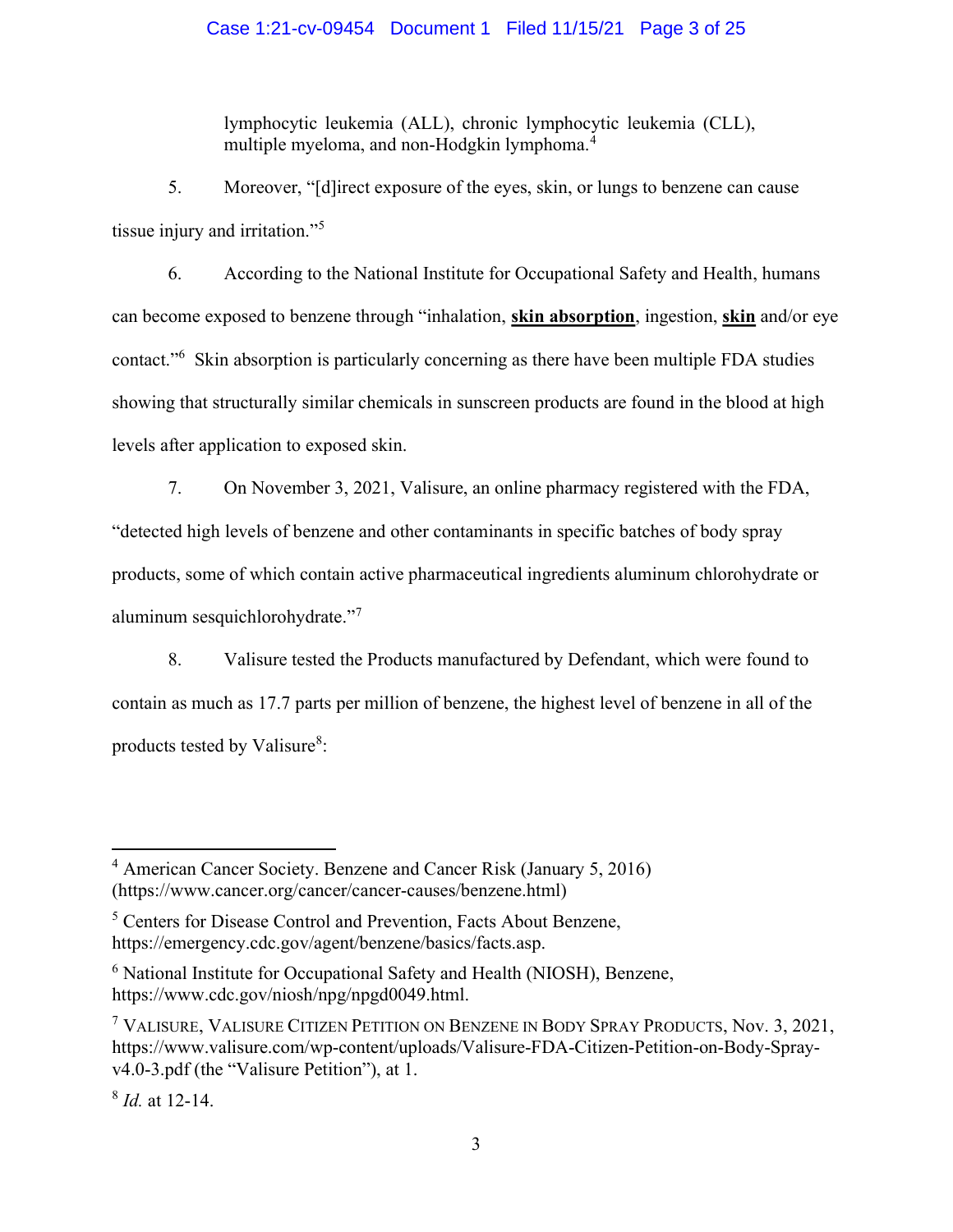| <b>Brand</b> | <b>UPC</b>   | Lot        | <b>Expiration</b> | <b>Type</b>    | <b>Description</b>                                                                                | <b>Average ppm</b> |
|--------------|--------------|------------|-------------------|----------------|---------------------------------------------------------------------------------------------------|--------------------|
| Old<br>Spice | 012044001912 | 11671458SQ | 06/2023           | Antiperspirant | Pure Sport                                                                                        | 17.7               |
| Old<br>Spice | 012044001912 | 11671458SB | 06/2023           | Antiperspirant | Pure Sport                                                                                        | 17.4               |
| Old<br>Spice | 037000695707 | 246144504  | Unknown           | Deodorant      | Below Deck,<br>Powder<br>Spray, Feel<br>Drier &<br>Cleaner,<br>Down Below,<br>Fresh Air           | 5.22               |
| Old<br>Spice | 037000730347 | 11001458SC | 04/2023           | Antiperspirant | Sweat<br>Defense,<br>Stronger<br>Swagger, Dry<br>Spray, Sweat<br>& Odor<br>Protection             | 4.54               |
| Old<br>Spice | 012044001912 | 12631458SB | 09/2023           | Antiperspirant | Pure Sport                                                                                        | 3.34               |
| Old<br>Spice | 037000749479 | 12641458FJ | 09/2023           | Antiperspirant | Sweat<br>Defense,<br>Ultimate<br>Captain, Dry<br>Spray, 48<br>Hour, Sweat<br>& Odor<br>Protection | 0.44               |

9. The FDA does state that if the use of benzene is "**unavoidable** in order to produce a drug product with a significant therapeutic advance," then the drug product may contain up to 2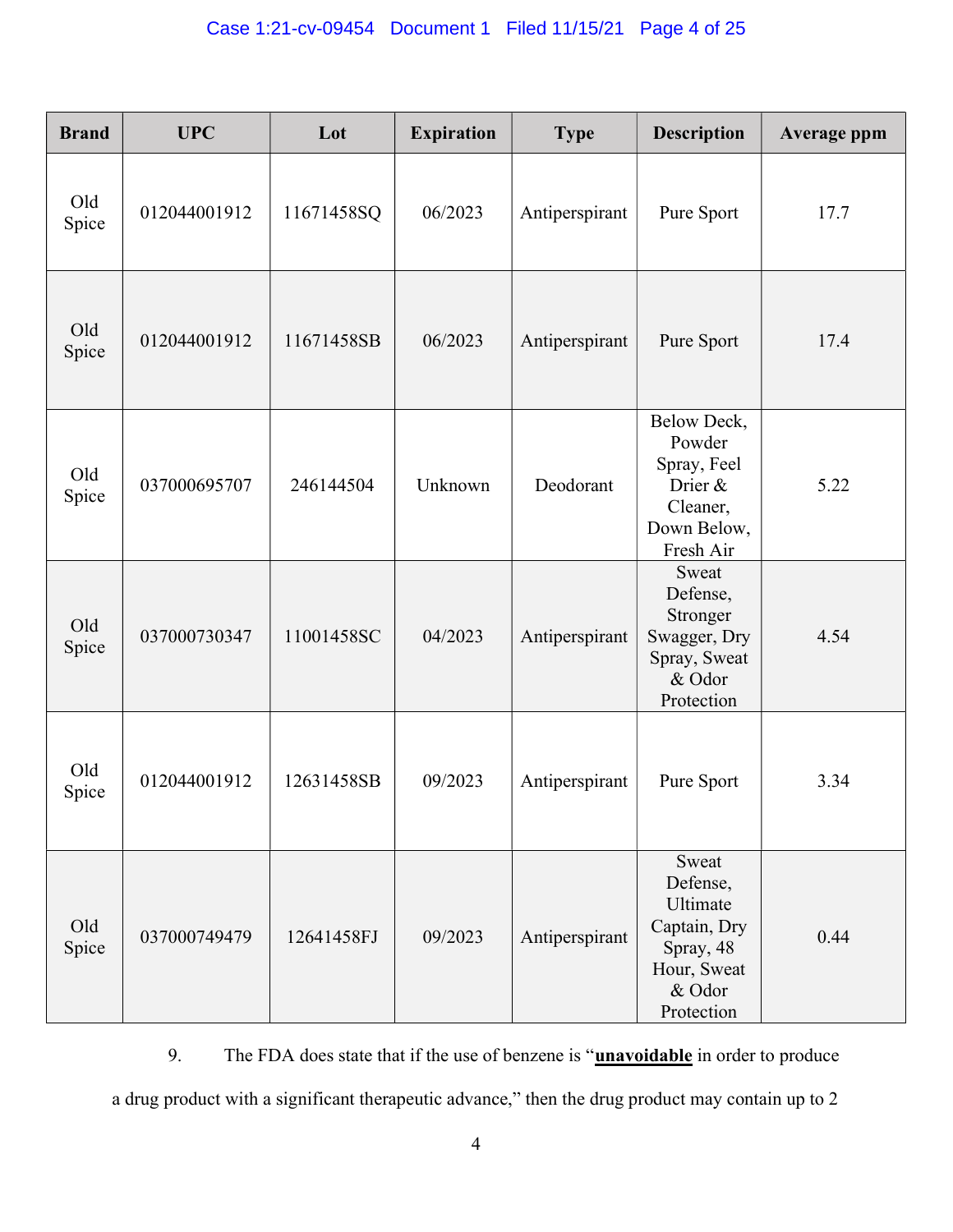#### Case 1:21-cv-09454 Document 1 Filed 11/15/21 Page 5 of 25

ppm of benzene.<sup>9</sup> However, many of Defendant's Products that were tested contain levels of benzene above this amount. Regardless, according to Valisure, "[b] ecause many of the body spray products Valisure tested did not contain detectable levels of benzene, it does not appear that benzene use is unavoidable for their manufacture, and considering the long history and widespread use of these products, it also does not appear that they currently constitute a significant therapeutic advance."<sup>10</sup> Accordingly, any level of benzene in Defendant's Products is unacceptable and therefore renders the Products adulterated, misbranded, unsafe, and worthless.

 $10.$ Defendant did not disclose the actual or potential presence of benzene in its antiperspirant and deodorant products on the Products' labeling, or in any advertising or website promoting the Products. Defendant did not disclose the presence of benzene in the Products to Plaintiff or Class members at the point of sale or at any time before the point of sale.

11. Antiperspirant body sprays are considered over-the-counter ("OTC") drugs that are regulated by the United States Food & Drug Administration ("FDA") pursuant to the federal Food, Drug and Cosmetics Act ("FDCA"), 21 U.S.C. § 301 et seq., as well as analogous state statutes and regulations. Likewise, deodorants are considered cosmetics and so are also regulated by the FDA pursuant to the FDCA and analogous state statures and regulations.

12. As OTC drug products regulated by the FDA, the Products must be both safe and effective and are subject to federal current Good Manufacturing Practices ("cGMP") regulations and the FDCA's state-law analogues. These cGMP regulations require OTC medications like the Products to meet safety, quality, purity, identity, and strength standards. See 21 U.S.C.  $\S 51(a)(2)(B)$ . Federal and state regulatory regimes require that labeling for OTC products

 $9$  *Id.* at 1 (emphasis added).

 $10$  *Id.* at 1-2.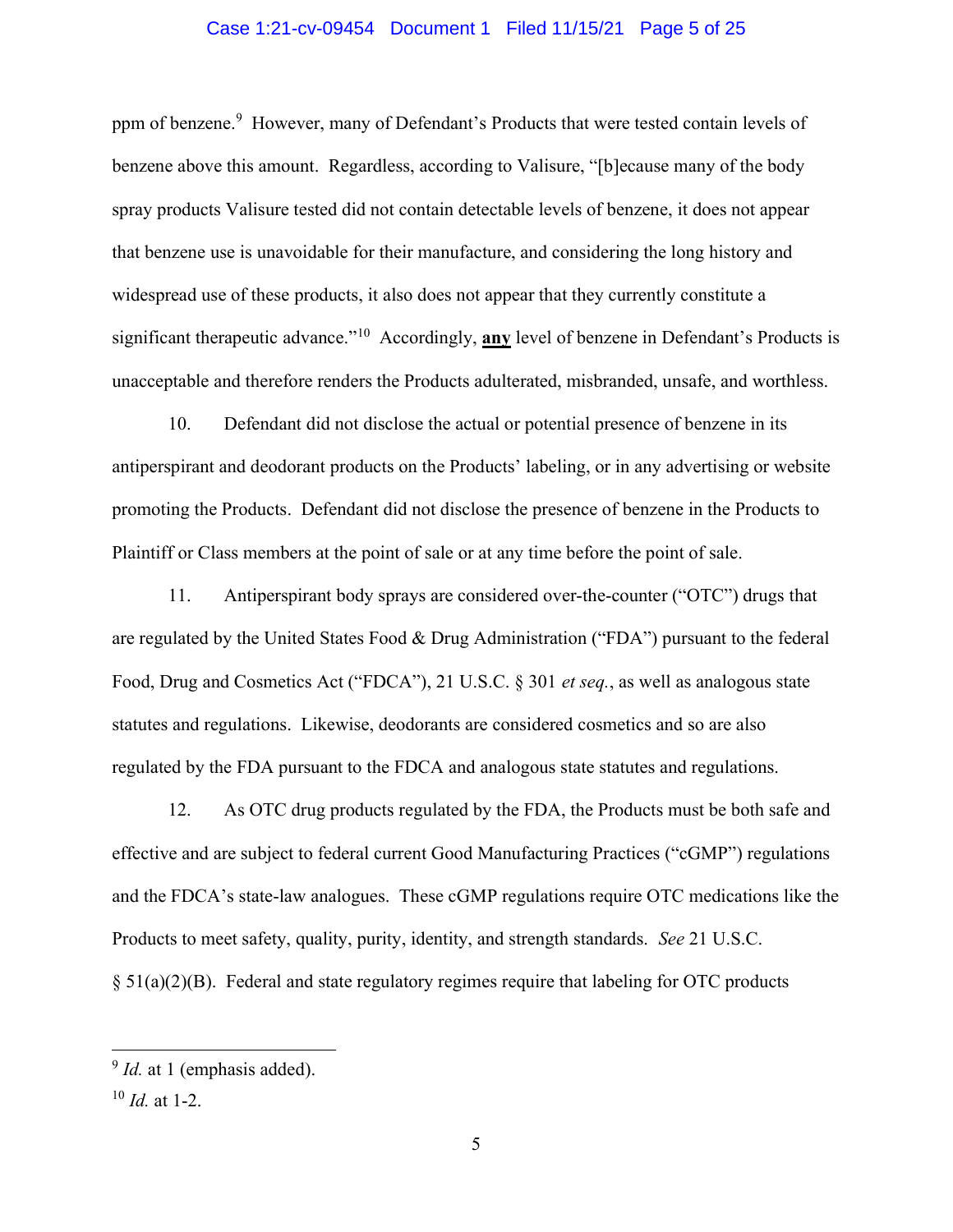#### Case 1:21-cv-09454 Document 1 Filed 11/15/21 Page 6 of 25

identify each active and inactive ingredient.<sup>11</sup> 21 C.F.R. 201.66 establishes labeling requirements for OTC products and defines an inactive ingredient as "any component other than an active ingredient." An "active ingredient" is "any component that is intended to furnish pharmacological activity or other direct effect in the diagnosis, cure, mitigation, treatment, or prevention of disease, or to affect the structure or any function of the body of humans. The term includes those components that may undergo chemical change in the manufacture of the drug product and be present in the drug product in a modified form intended to furnish the specified activity or effect." (Emphasis added).

13. 21 C.F.R. § 210.1(a) states that the cGMPs establish "minimum current good manufacturing practice for methods to be used in, and the facilities or controls to be used for, the manufacture, processing, packing, or holding of a drug to assure that such drug meets the requirements of the act as to safety, and has the identity and strength and meets the quality and purity characteristics that it purports or is represented to possess." In other words, entities at all phases of the design, manufacture, and distribution chain are bound by these requirements.

14. The FDA's cGMP regulations are found in 21 C.F.R. Parts 210 and 211. These detailed regulations set forth minimum standards regarding: organization and personnel (Subpart B); buildings and facilities (Subpart C); equipment (Subpart D); control of components and drug product containers and closures (Subpart E); production and process controls (Subpart F); packaging and label controls (Subpart G); holding and distribution (Subpart H); laboratory controls (Subpart I); records and reports (Subpart J); and returned and salvaged drug products (Subpart K). The FDA has worldwide jurisdiction to enforce these regulations if the facility is making drugs intended to be distributed in the United States.

<sup>&</sup>lt;sup>11</sup> https://www.fda.gov/media/72250/download.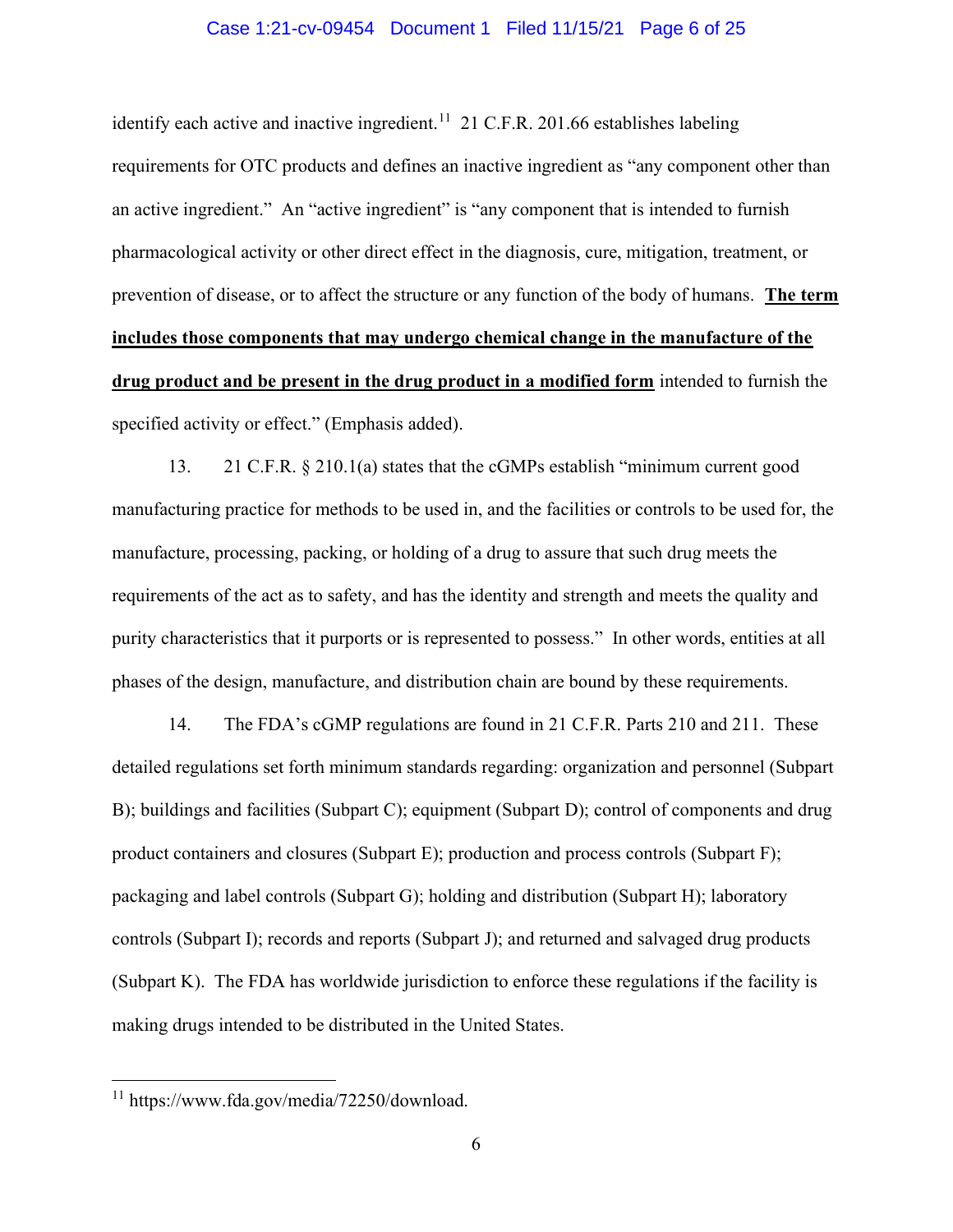#### Case 1:21-cv-09454 Document 1 Filed 11/15/21 Page 7 of 25

15. Any drug product not manufactured in accordance with cGMPs is deemed "adulterated" or "misbranded" and may not be distributed or sold in the United States. See 21 U.S.C.  $\S$  331(a), 351(a)(2)(B). States have enacted laws adopting or mirroring these federal standards.

16. FDA regulations require a drug product manufacturer to have "written procedures" for production and process control designed to assure that the drug products have the identity, strength, quality, and purity they purport or are represented to possess." 21 C.F.R.  $\S$  211.100.

17. A drug product manufacturer's "[I]aboratory controls shall include the establishment of scientifically sound and appropriate specifications, standards, sampling plans, and test procedures designed to assure that components, drug product containers, closures, inprocess materials, labeling, and drug products conform to appropriate standards of identity, strength, quality, and purity."  $21$  C.F.R. § 211.160.

18. "Laboratory records shall include complete data derived from all tests necessary to assure compliance with established specifications and standards, including examinations and assays" and a "statement of the results of tests and how the results compare with established standards of identity, strength, quality, and purity for the component, drug product container, closure, in-process material, or drug product tested." 21 C.F.R. § 211.194.

19. Defendant disregarded the cGMPs outlined above. As a manufacturer, distributor, and seller of an OTC drug product, Defendant had and has a duty to ensure that its Products did not contain excessive (or any) levels of benzene, including through regular testing. But based on Valisure's testing results set forth above, Defendant made no reasonable effort to test its Products for benzene or other impurities. Nor did it disclose to Plaintiff or any other consumers in any product advertising, labeling, packaging, or marketing that its antiperspirant

 $\tau$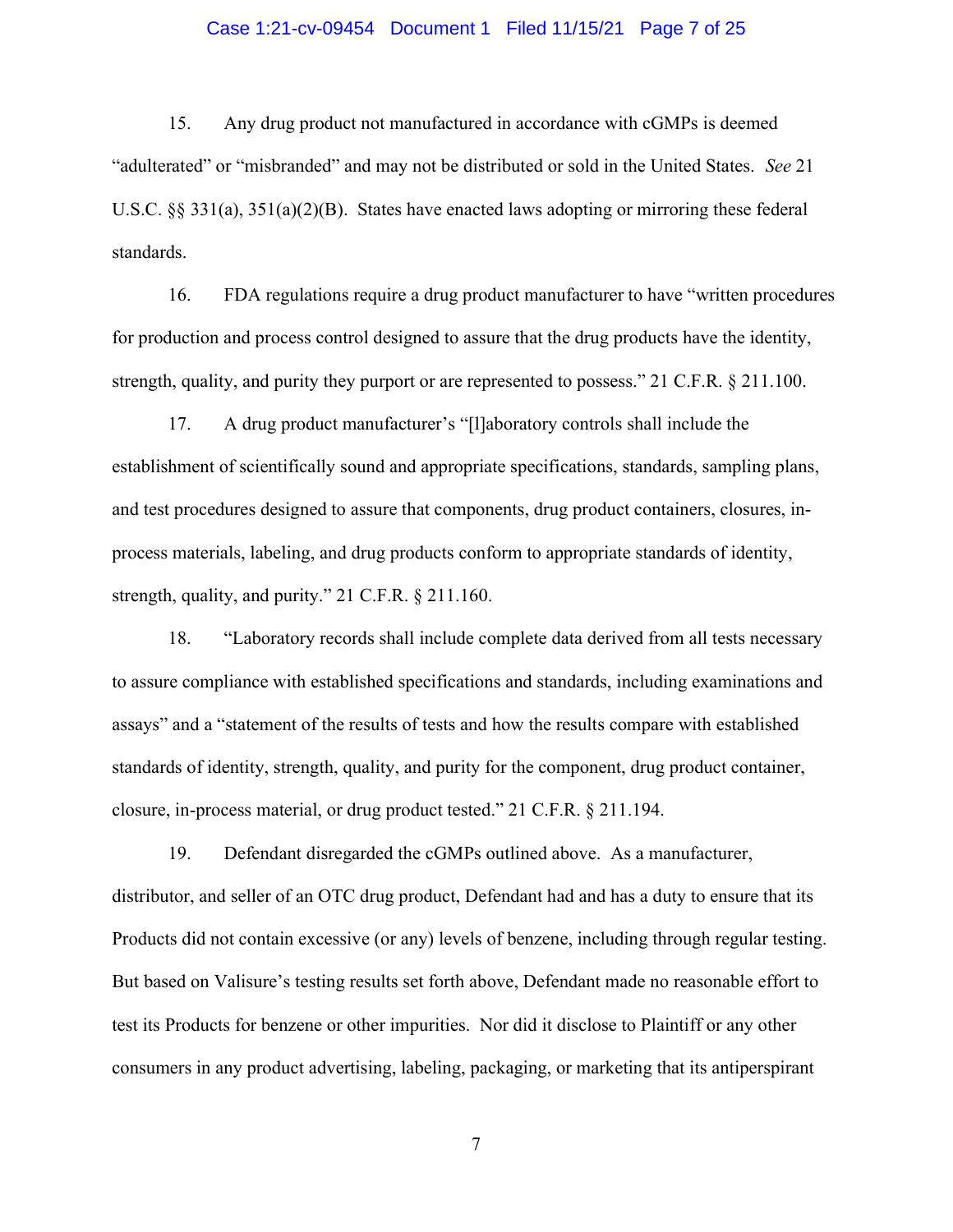#### Case 1:21-cv-09454 Document 1 Filed 11/15/21 Page 8 of 25

and deodorant products contained benzene, let alone at levels that are many multiples of the emergency, interim limit set by the FDA. To the contrary, Defendant represented and warranted, expressly and impliedly, that the Products were of merchantable quality, complied with federal and state law, and did not contain carcinogens, reproductive toxins, or other impurities such as benzene.

20. If Defendant had not routinely disregarded the FDA's cGMPs, or had fulfilled their quality assurance obligations, Defendant would have identified the presence of the benzene contaminant almost immediately.

21. Further, had Defendant adequately tested its Products for benzene and other carcinogens, reproductive toxins, and impurities, it would have discovered that its Products contained benzene at levels above the FDA's limit (to the extent even applicable), making those products ineligible for distribution, marketing, and sale.

22. Accordingly, Defendant knowingly, or at least negligently, introduced contaminated, adulterated, and/or misbranded Products containing dangerous amounts of benzene into the U.S. market.

23. Defendant also knew or should have known about the carcinogenic potential of benzene because it is classified as a Group 1 compound by the World Health Organization and the International Agency for Research on Cancer, meaning that it is "carcinogenic to humans."

24. Ironically, Defendant actually touts that "[p] roduct safety is [its] top priority."<sup>12</sup> Defendant represents that "[a]t a minimum we ensure our products comply with applicable laws. In several areas we set our standards higher than those required by law. When this happens we

<sup>&</sup>lt;sup>12</sup> https://www.P&G.com/brands/Our-products-and-ingredients/Our-approach-to-the-safety-of-productsand-ingredients/.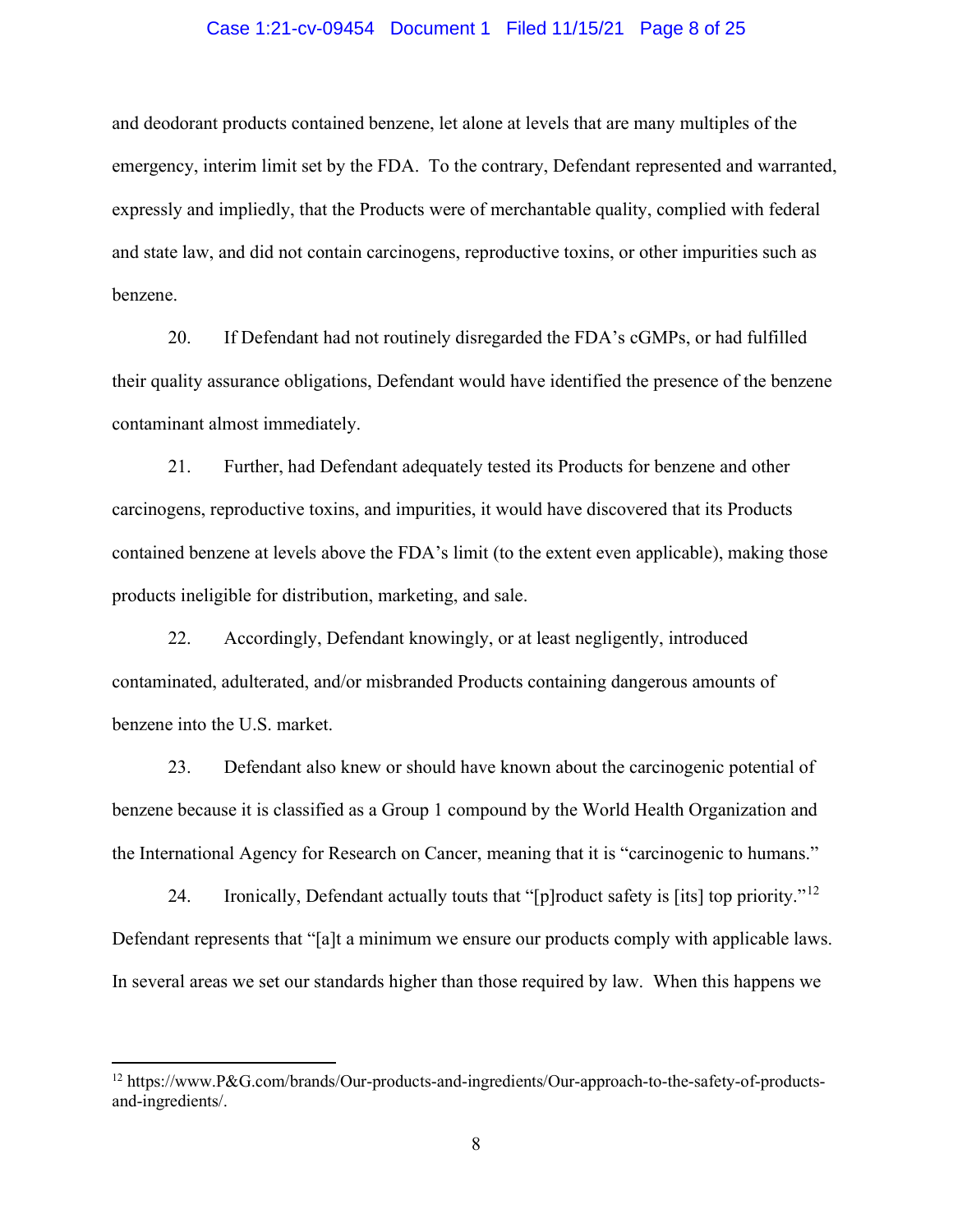#### Case 1:21-cv-09454 Document 1 Filed 11/15/21 Page 9 of 25

also expect our suppliers and partners to meet these standards." Defendant further represents that "[b]efore we launch a product our [Safety and Environmental Assurance Centre] scientists work with teams across P&G to assess the product's safety and impact on the environment." Based on the foregoing, however, these representations are false. Defendant has not ensured compliance with applicable laws (or any "higher standards" it claims to maintain) because its failure to comply with cGMPs resulted in the contamination of its Products with benzene.

25. The presence of benzene—and Defendant's failure to comply with cGMPs renders the Products both adulterated and misbranded under the FDCA. The Products are adulterated because they are "drug[s] and the methods used in, or the facilities or controls used for, its manufacture, processing, packing, or holding do not conform to or are not operated or administered in conformity with current good manufacturing practice to assure that such drug meets the requirements of this chapter as to safety and has the identity and strength, and meets the quality and purity characteristics, which it purports or is represented to possess." 21 U.S.C.  $§ 351(a)(1).$ 

26. The Products are misbranded because their labeling is "false" and "misleading" because it does not disclose the presence of benzene. 21 U.S.C.  $\S 352(a)(1)$ .

27. Under federal law, a product that is "adulterated" or "misbranded" cannot legally be manufactured, advertised, distributed, or sold. 21 U.S.C. § 331(a). Adulterated and misbranded products thus have no economic value and are legally worthless.

28. When Plaintiff purchased Defendant's Products, Plaintiff did not know, and had no reason to know, that Defendant's Products were adulterated and misbranded and thus unlawful to sell or purchase as set forth herein. Not only would Plaintiff not have purchased Defendant's Products at all had he known the Products contained benzene, he would not have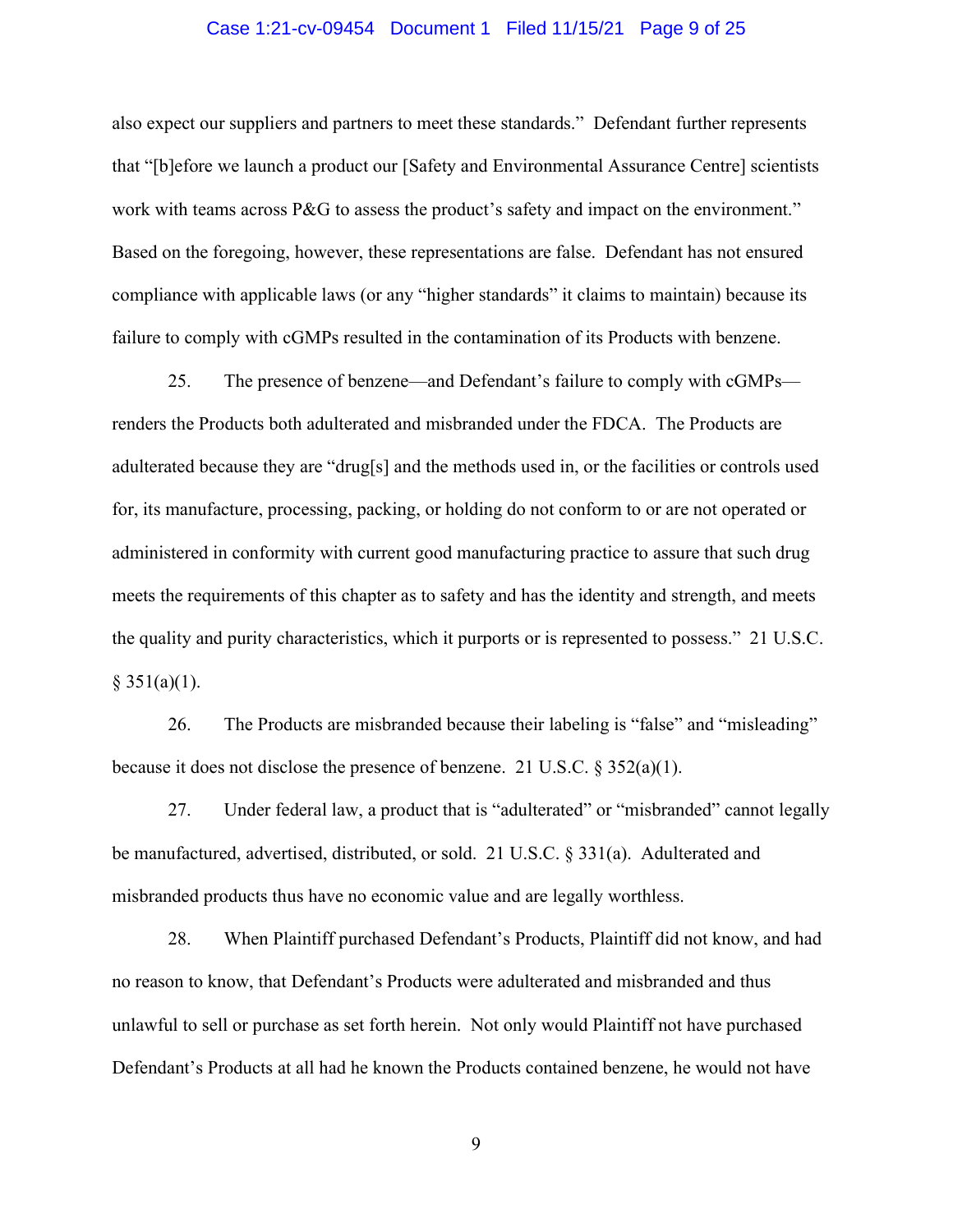#### Case 1:21-cv-09454 Document 1 Filed 11/15/21 Page 10 of 25

been capable of purchasing them if Defendant had done as the law required and tested those products for benzene and other carcinogens, reproductive toxins, and impurities.

29. Moreover, no reasonable consumer would have paid any amount for products containing benzene, a known carcinogen and reproductive toxin, much less above the limits set by the FDA (even assuming those allowances apply to Defendant's products).

30. Thus, if Plaintiff and Class members had been informed that Defendant's Products contained or may contain benzene, they would not have purchased or used the Products at all, or would have paid significantly less for the Products, making such omitted facts material to them.

Plaintiff and Class members were injured by the full purchase price of the 31. Products because the Products are worthless, as they are adulterated and contain harmful levels of benzene, and Defendant has failed to warn consumers of this fact. Such illegally sold products are worthless and have no value. See Debernardis v. IQ Formulations, LLC, 942 F.3d 1076, 1085 (11th Cir. 2019); see also In re Valsartan, Losartan, & Irbesartan Prod. Liab. Litig., 2021 WL 222776, at \*16 (D.N.J. Jan. 22, 2021) ("This Court finds that contaminated drugs are economically worthless at the point of sale by virtue of the dangerousness caused by their contamination, regardless whether the sold VCDs actually achieved the medical purpose of lowering blood pressure. Put differently, contaminated drugs, even if medically efficacious for their purpose, cannot create a benefit of the bargain because the contaminants, and their dangerous effects, were never bargained for.").

32. Plaintiff and Class members bargained for antiperspirant and deodorant products free of contaminants and dangerous substances, and were deprived the basis of their bargain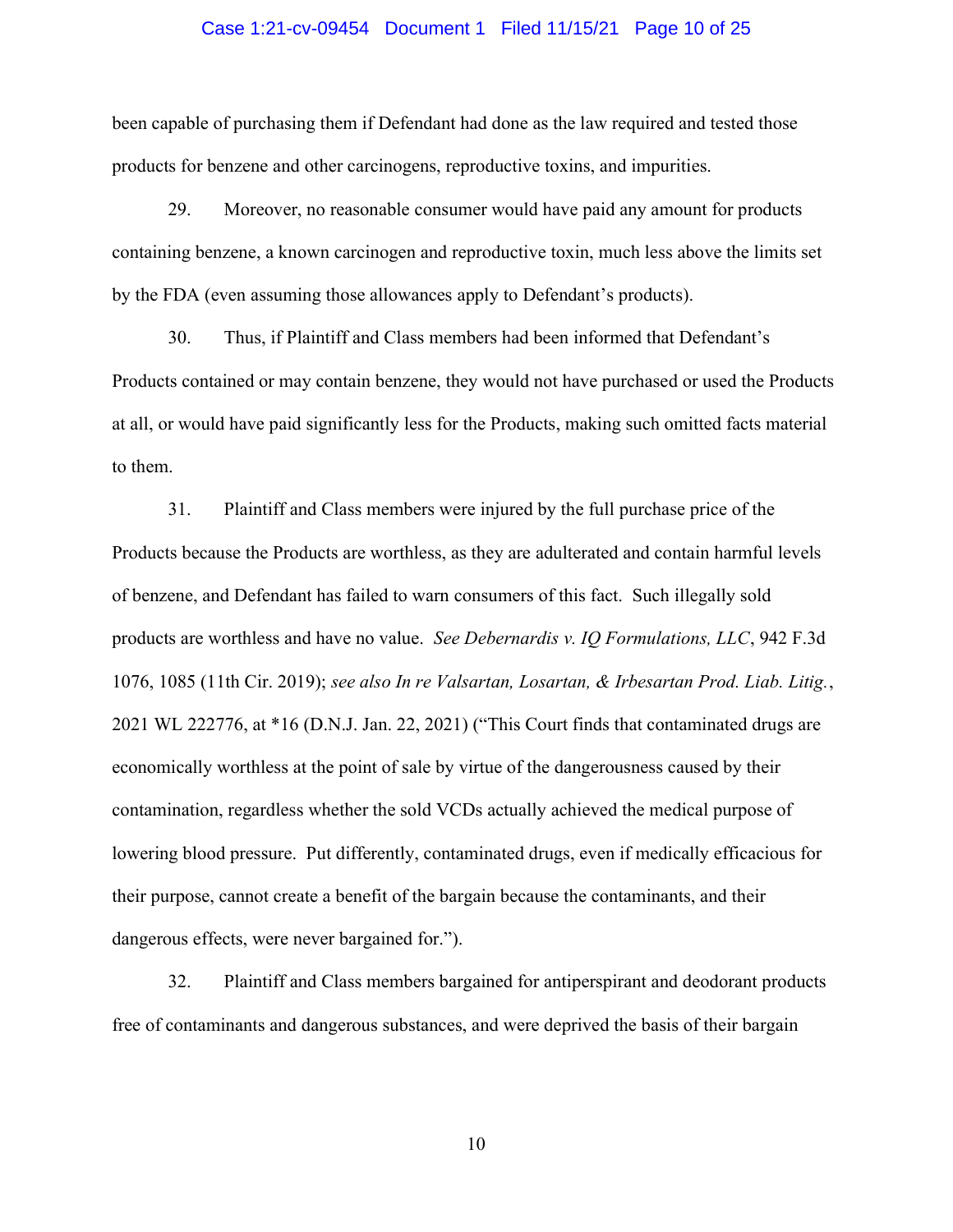#### Case 1:21-cv-09454 Document 1 Filed 11/15/21 Page 11 of 25

when Defendant sold them products containing the dangerous substance benzene, which rendered the Products unmerchantable and unfit for use.

33. Plaintiff and Class members are further entitled to damages for the monies paid to purchase the Products, statutory and punitive damages, attorneys' fees and costs, and injunctive relief.

34. Plaintiff brings this action on behalf of himself and the Class for equitable relief and to recover damages and restitution for: (i) breach of express warranty; (ii) breach of implied warranty; (iii) violation of New York General Business Law ("GBL") § 349; (iv) violation of GBL  $\S$  350; (v) fraud; and (vi) unjust enrichment.

#### **PARTIES**

35. Plaintiff Otto Delcid is a resident of New York City and has an intent to remain there, and is therefore a domiciliary of New York. In or about October 2021, Mr. Delcid purchased a canister of Defendant's Old Spice Pure Sport from a Rite Aid in Manhattan. When purchasing the Old Spice Product, Mr. Delcid reviewed the accompanying labels and disclosures, and understood them as representations and warranties by the manufacturer that the Old Spice Product was properly manufactured, free from defects, safe for its intended use, not adulterated or misbranded, and legal to sell. Mr. Delcid relied on these representations and warranties in deciding to purchase the Old Spice Product manufactured by Defendant, and these representations and warranties were part of the basis of the bargain, in that he would not have purchased the Old Spice Product from Defendant if he had known that it was not, in fact, properly manufactured, free from defects, safe for its intended use, adulterated and misbranded, and legal to sell. Plaintiff's Old Spice Product was contaminated with benzene, therefore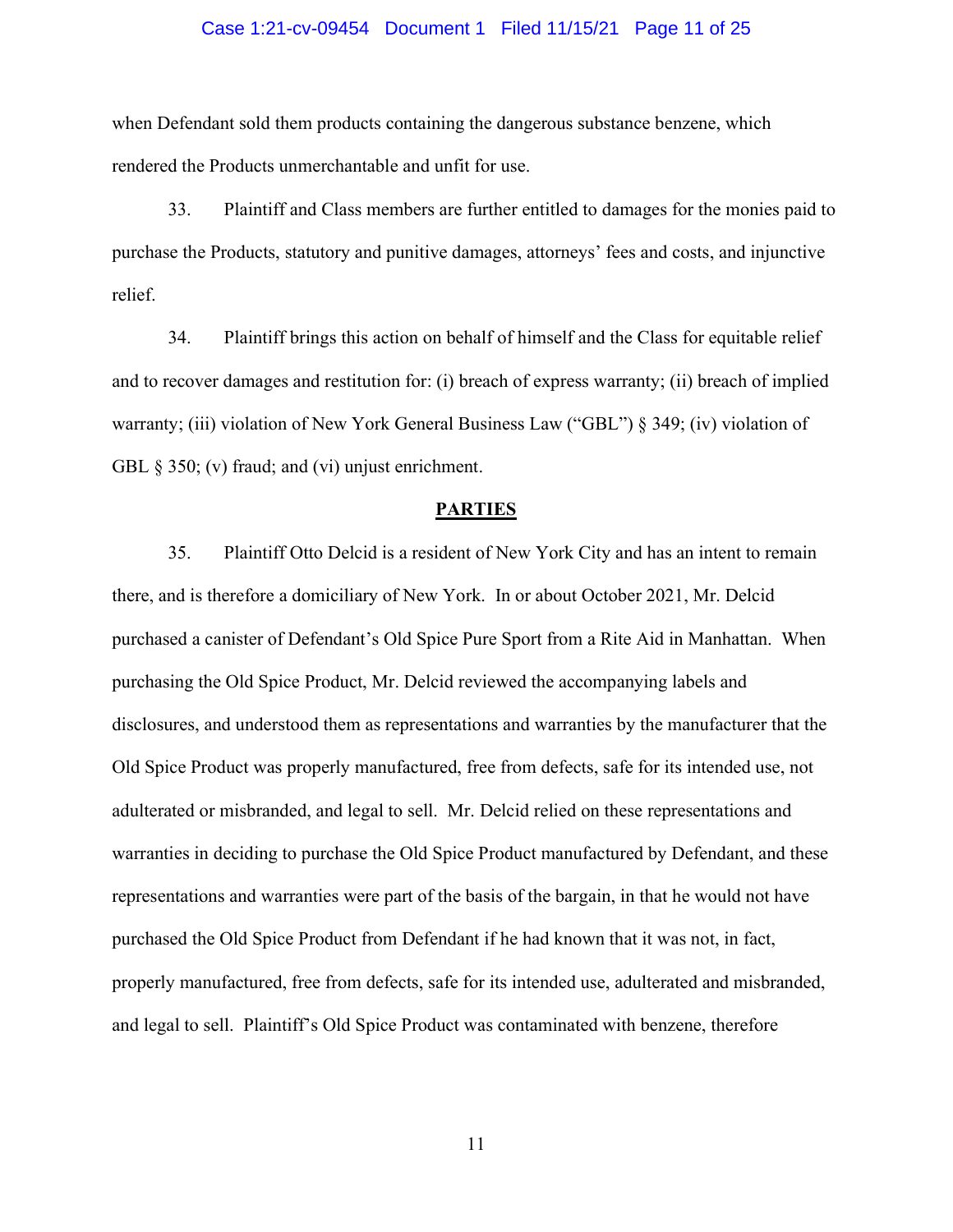#### Case 1:21-cv-09454 Document 1 Filed 11/15/21 Page 12 of 25

rendering it improperly manufactured, defective, not safe for its intended use, adulterated and misbranded, and illegal to sell.

36. Defendant The Procter & Gamble Company is an Ohio corporation with its headquarters at 1 P&G Plaza, Cincinnati, Ohio 45202. P&G distributes the Products throughout the United States and the State of New York. The Old Spice Products, including the adulterated Old Spice Products purchased by Plaintiff and members of the putative Classes, are available at retail stores throughout New York and the United States.

#### **JURISIDICTION AND VENUE**

37. This Court has subject matter jurisdiction over this action pursuant to 28 U.S.C.  $\S$  $1332(d)(2)(A)$ , as modified by the Class Action Fairness Act of 2005, because at least one member of the Class, as defined below, is a citizen of a different state than Defendant, there are more than 100 members of the Class, and the aggregate amount in controversy exceeds \$5,000,000 exclusive of interest and costs.

38. This Court has personal jurisdiction over Defendant because Plaintiff purchased the Old Spice Products in this District.

Venue is proper in this Court pursuant to 28 U.S.C. § 1391(b) because in which a 39. substantial part of the events or omissions giving rise to the claim occurred.

#### **CLASS ACTION ALLEGATIONS**

40. Plaintiff seeks to represent a class defined as all persons in the United States who purchased the Products (the "Class").

Plaintiff also seeks to represent a subclass of all Class members who purchased 41. the Products in New York (the "Subclass").

42. The Class and Subclass are collectively referred to as the "Classes."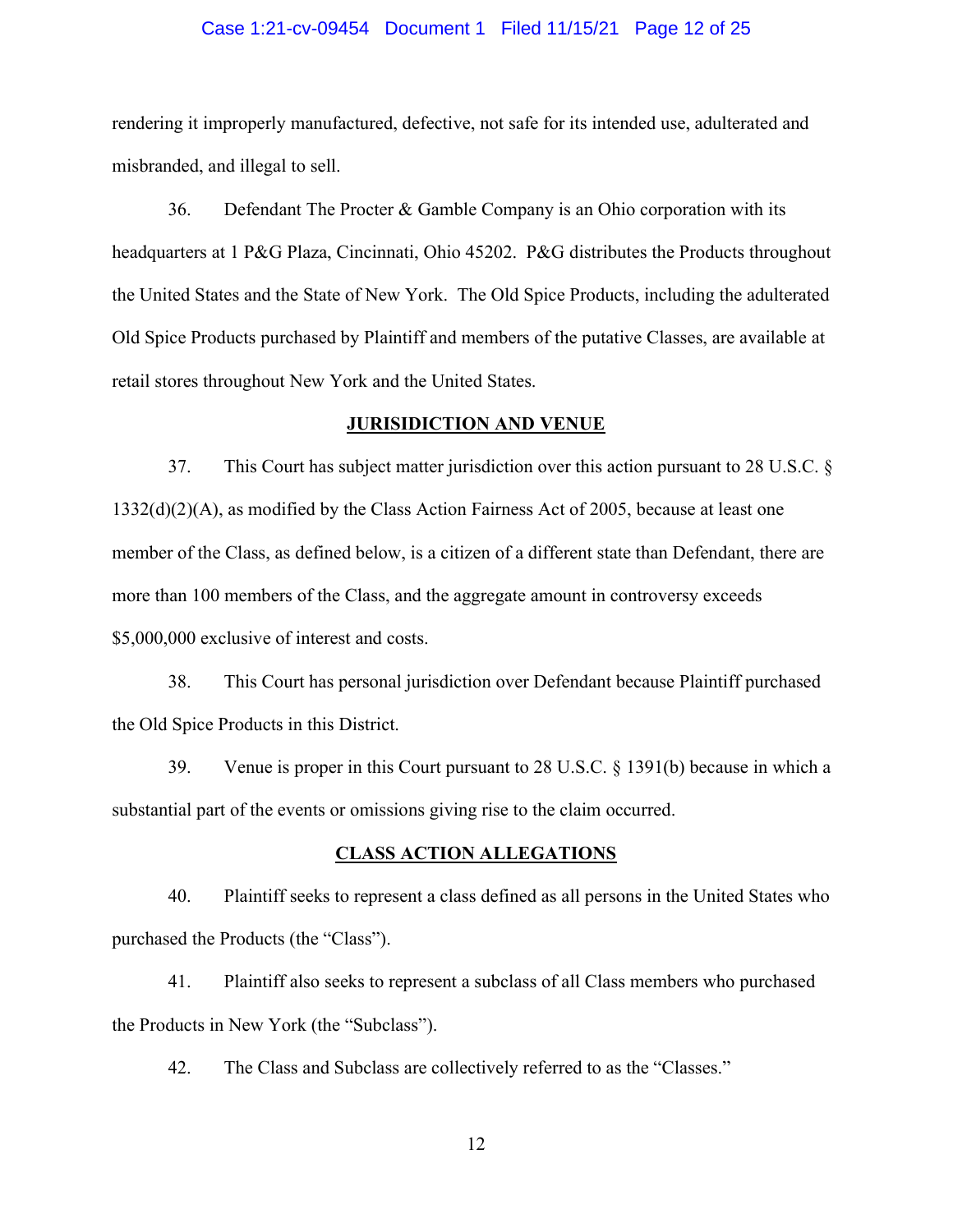#### Case 1:21-cv-09454 Document 1 Filed 11/15/21 Page 13 of 25

43. Subject to additional information obtained through further investigation and discovery, the foregoing definitions of the Classes may be expanded or narrowed by amendment to the complaint or narrowed at class certification.

44. Specifically excluded from the Classes are Defendant, Defendant's officers, directors, agents, trustees, parents, children, corporations, trusts, representatives, employees, principals, servants, partners, joint ventures, or entities controlled by Defendant, and its heirs, successors, assigns, or other persons or entities related to or affiliated with Defendant and/or Defendant's officers and/or directors, the judge assigned to this action, and any member of the judge's immediate family.

45. **Numerosity.** The members of the proposed Classes are geographically dispersed throughout the United States and are so numerous that individual joinder is impracticable. Upon information and belief, Plaintiff reasonably estimates that there are hundreds of thousands of individuals that are members of the proposed Classes. Although the precise number of proposed members are unknown to Plaintiff, the true number of members of the Classes are known by Defendant. Members of the Classes may be notified of the pendency of this action by mail and/or publication through the distribution records of Defendant and third-party retailers and vendors.

46. Typicality. The claims of the representative Plaintiff are typical of the claims of the Classes in that the representative Plaintiff, like all members of the Classes, purchased the Products, which were worthless due to the presence of benzene, a harmful and carcinogenic chemical impurity. The representative Plaintiff, like all members of the Classes, has been damaged by Defendant's misconduct in the very same way as the members of the Classes.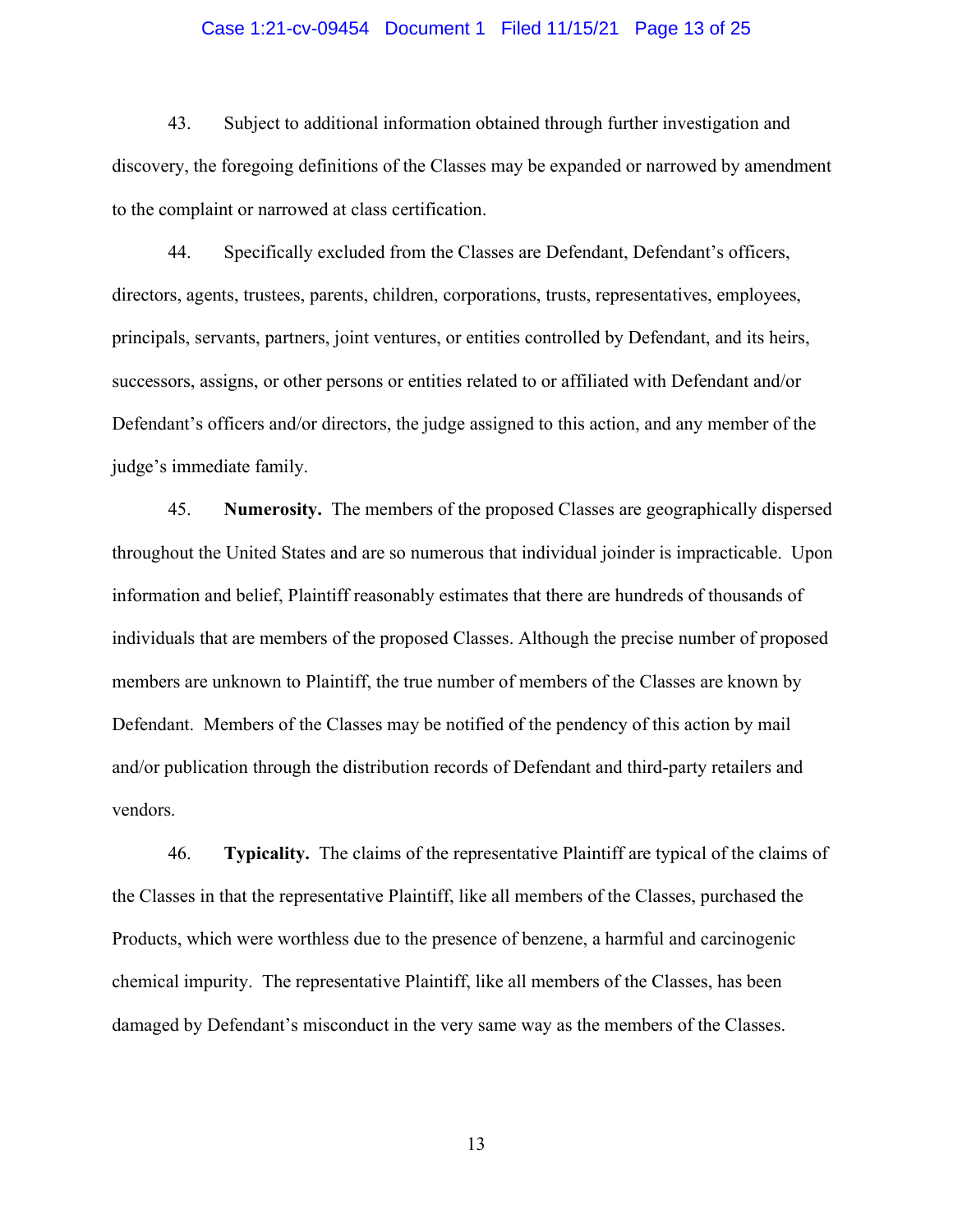#### Case 1:21-cv-09454 Document 1 Filed 11/15/21 Page 14 of 25

Further, the factual bases of Defendant's misconduct are common to all members of the Classes and represent a common thread of misconduct resulting in injury to all members of the Classes.

47. Existence and predominance of common questions of law and fact. Common questions of law and fact exist as to all members of the Classes and predominate over any questions affecting only individual members of the Classes. These common legal and factual questions include, but are not limited to, the following:

- whether the Products manufactured by Defendant contain dangerously  $(a)$ high levels of benzene, thereby breaching the express and implied warranties made by Defendant and making the Products unfit for human use and therefore unfit for their intended purpose;
- (b) whether Defendant knew or should have known the Products contained elevated levels of benzene prior to selling them, thereby constituting fraud and/or fraudulent concealment;
- whether Defendant is liable to Plaintiff and the Classes for unjust  $(c)$ enrichment;
- whether Defendant is liable to Plaintiff and the Classes for fraud;  $(d)$
- $(e)$ whether Plaintiff and the Classes have sustained monetary loss and the proper measure of that loss;
- whether Plaintiff and the Classes are entitled to declaratory and  $(f)$ injunctive relief;
- (g) whether Plaintiff and the Classes are entitled to restitution and disgorgement from Defendant; and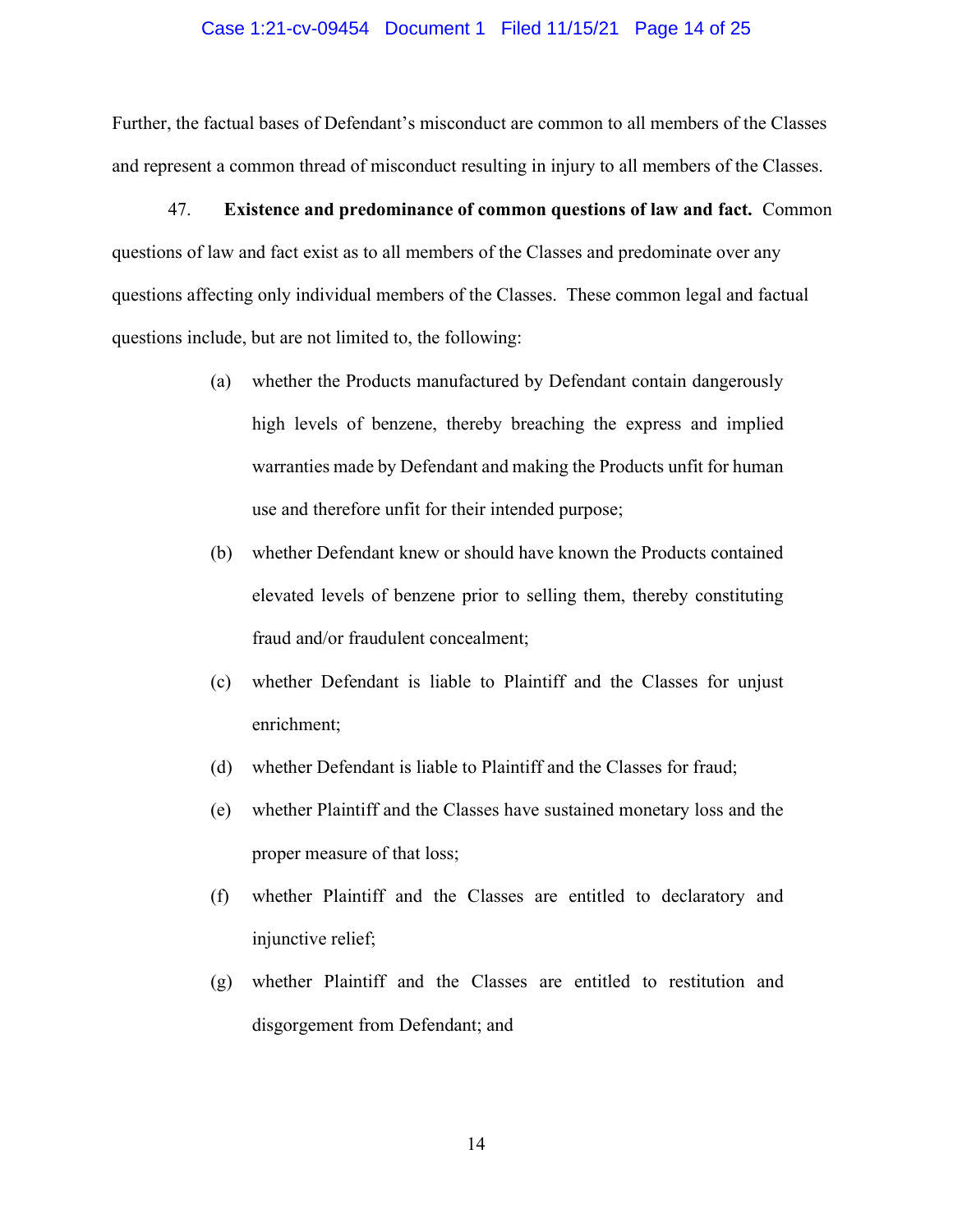(h) whether the marketing, advertising, packaging, labeling, and other promotional materials for the Products are deceptive.

48. Adequacy of Representation. Plaintiff will fairly and adequately protect the interests of the Classes. Plaintiff has retained counsel who are highly experienced in complex consumer class action litigation, and Plaintiff intends to vigorously prosecute this action on behalf of the Classes. Plaintiff has no interests that are antagonistic to those of the Classes.

49. **Superiority.** A class action is superior to all other available means for the fair and efficient adjudication of this controversy. The damages or other financial detriment suffered by members of the Classes are relatively small compared to the burden and expense of individual litigation of their claims against Defendant. It would, thus, be virtually impossible for members of the Classes, on an individual basis, to obtain effective redress for the wrongs committed against them. Furthermore, even if members of the Classes could afford such individualized litigation, the court system could not. Individualized litigation would create the danger of inconsistent or contradictory judgments arising from the same set of facts. Individualized litigation would also increase the delay and expense to all parties and the court system from the issues raised by this action. By contrast, the class action device provides the benefits of adjudication of these issues in a single proceeding, economies of scale, and comprehensive supervision by a single court, and presents no unusual management difficulties under the circumstances.

- 50. In the alternative, the Classes may be certified because:
	- the prosecution of separate actions by individual members of the  $(a)$ Classes would create a risk of inconsistent or varying adjudication with respect to individual members of the Classes that would establish incompatible standards of conduct for the Defendant;
	- $(b)$ the prosecution of separate actions by individual members of the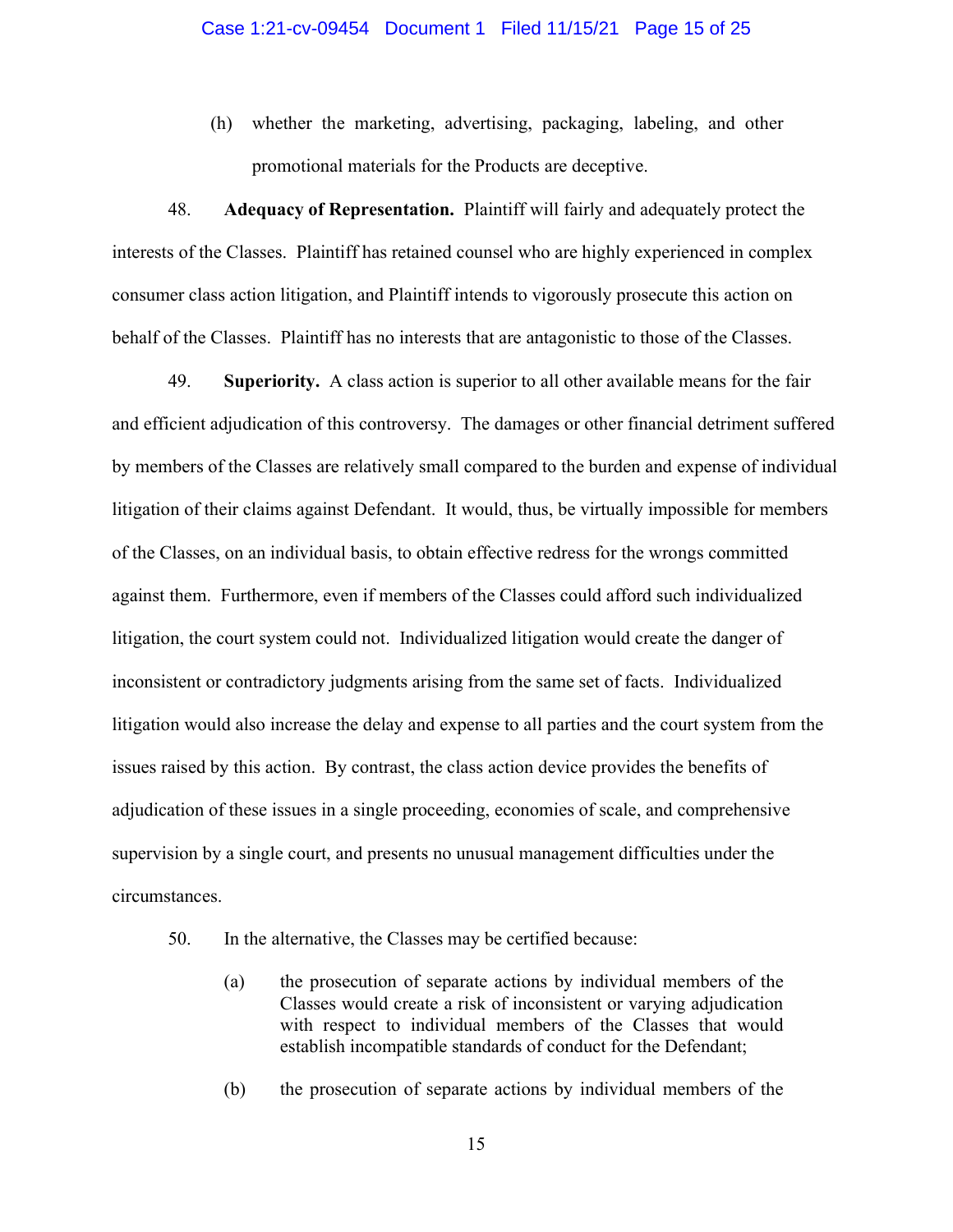Classes would create a risk of adjudications with respect to them that would, as a practical matter, be dispositive of the interests of other members of the Classes not parties to the adjudications, or substantially impair or impede their ability to protect their interests; and/or

Defendant has acted or refused to act on grounds generally  $(c)$ applicable to the Classes as a whole, thereby making appropriate final declaratory and/or injunctive relief with respect to the members of the Class as a whole.

# **CAUSES OF ACTION**

## **COUNT I Breach Of Express Warranty**

51. Plaintiff incorporates by reference and re-alleges each and every allegation set forth in paragraphs 1-50 above as though fully set forth herein.

52. Plaintiff brings this claim individually and behalf of the members of the proposed

Classes against Defendant.

53. In connection with the sale of the Products, Defendant, as the designer,

manufacturer, marketer, distributor, and/or seller issued written warranties by representing that the Products were antiperspirants and deodorants that contained only those active and inactive ingredients listed on the Products' labels. Those active and inactive ingredients do not include benzene, a known human carcinogen dangerous to humans.

54. As a direct and proximate cause of Defendant's breach of express warranty,

Plaintiff and the Classes have been injured and harmed because they would not have purchased the Products on the same terms if they knew that the Products contained benzene and are not generally recognized as safe.

55. On November 15, 2021, prior to filing this action, Defendant was served with a pre-suit notice letter on behalf of Plaintiff that complied in all respects with U.C.C. §§ 2-313 and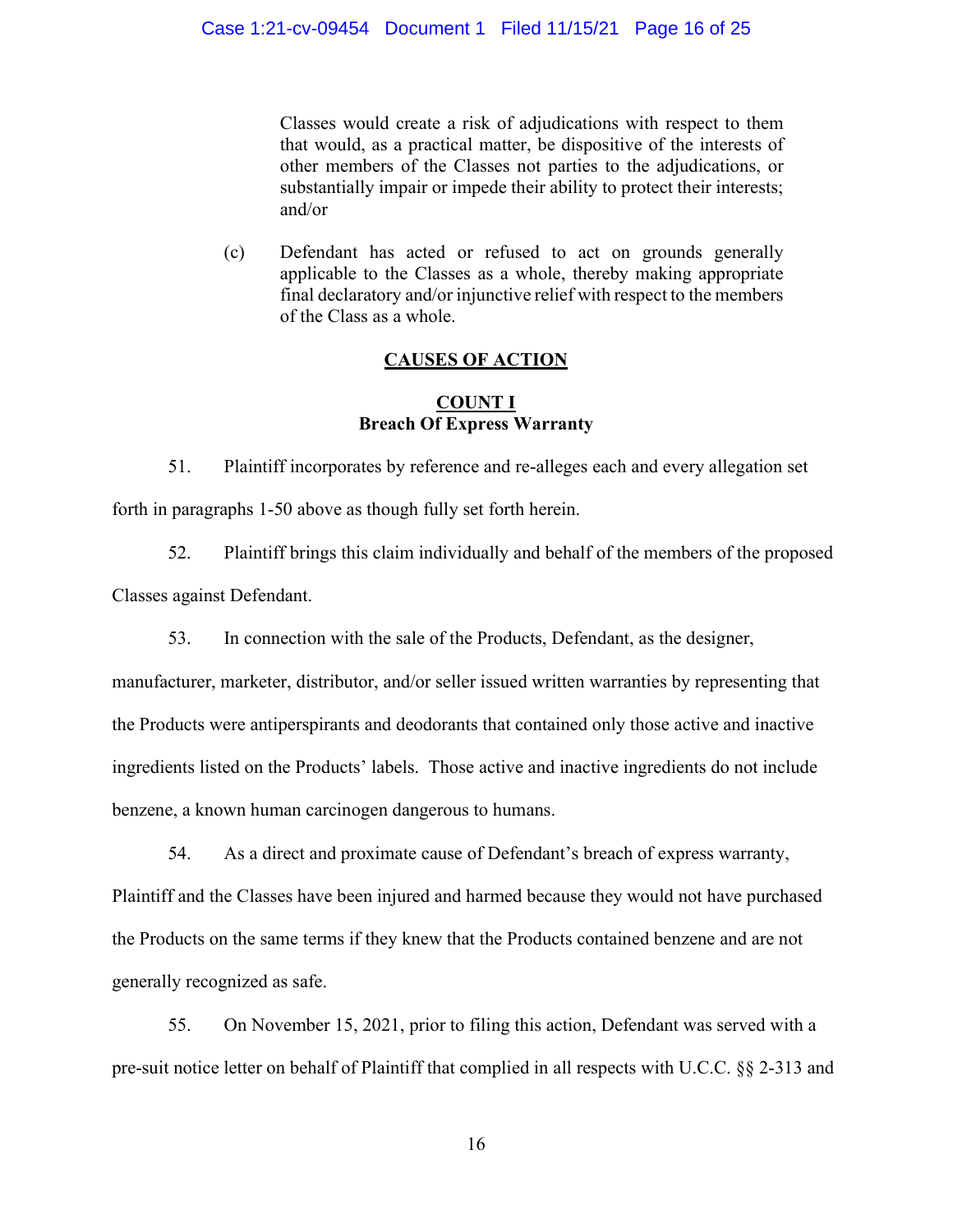#### Case 1:21-cv-09454 Document 1 Filed 11/15/21 Page 17 of 25

2-607. Plaintiff's counsel sent Defendant a letter advising Defendant that it breached an express warranty and demanded that Defendant cease and desist from such breaches and make full restitution by refunding the monies received therefrom. A true and correct copy of Plaintiff's counsel's letter is attached hereto as Exhibit 1.

## <u>COUNT II</u> **Breach of Implied Warranty**

56. Plaintiff incorporates by reference and re-alleges each and every allegation set forth in paragraphs 1-50 above as though fully set forth herein.

57. Plaintiff brings this claim individually and on behalf of the members of the proposed Classes against Defendant.

58. Defendant, as the designer, manufacturer, marketer, distributor, and/or seller, impliedly warranted that the Products (i) would not contain elevated levels of benzene and (ii) are generally recognized as safe for human use.

59. Defendant breached the warranty implied in the contract for the sale of the defective Products because they could not pass without objection in the trade under the contract description, the Products were not of fair or average quality within the description, and the Products were unfit for their intended and ordinary purpose because the Products manufactured, distributed, and sold by Defendant were defective in that they contained elevated levels of carcinogenic and toxic benzene, and as such are not generally recognized as safe for human use. As a result, Plaintiff and members of the Classes did not receive the goods as impliedly warranted by Defendant to be merchantable.

60. Plaintiff and members of the Classes purchased the Products in reliance upon Defendant's skill and judgment and the implied warranties of fitness for the purpose.

61. The Products were not altered by Plaintiff or members of the Classes.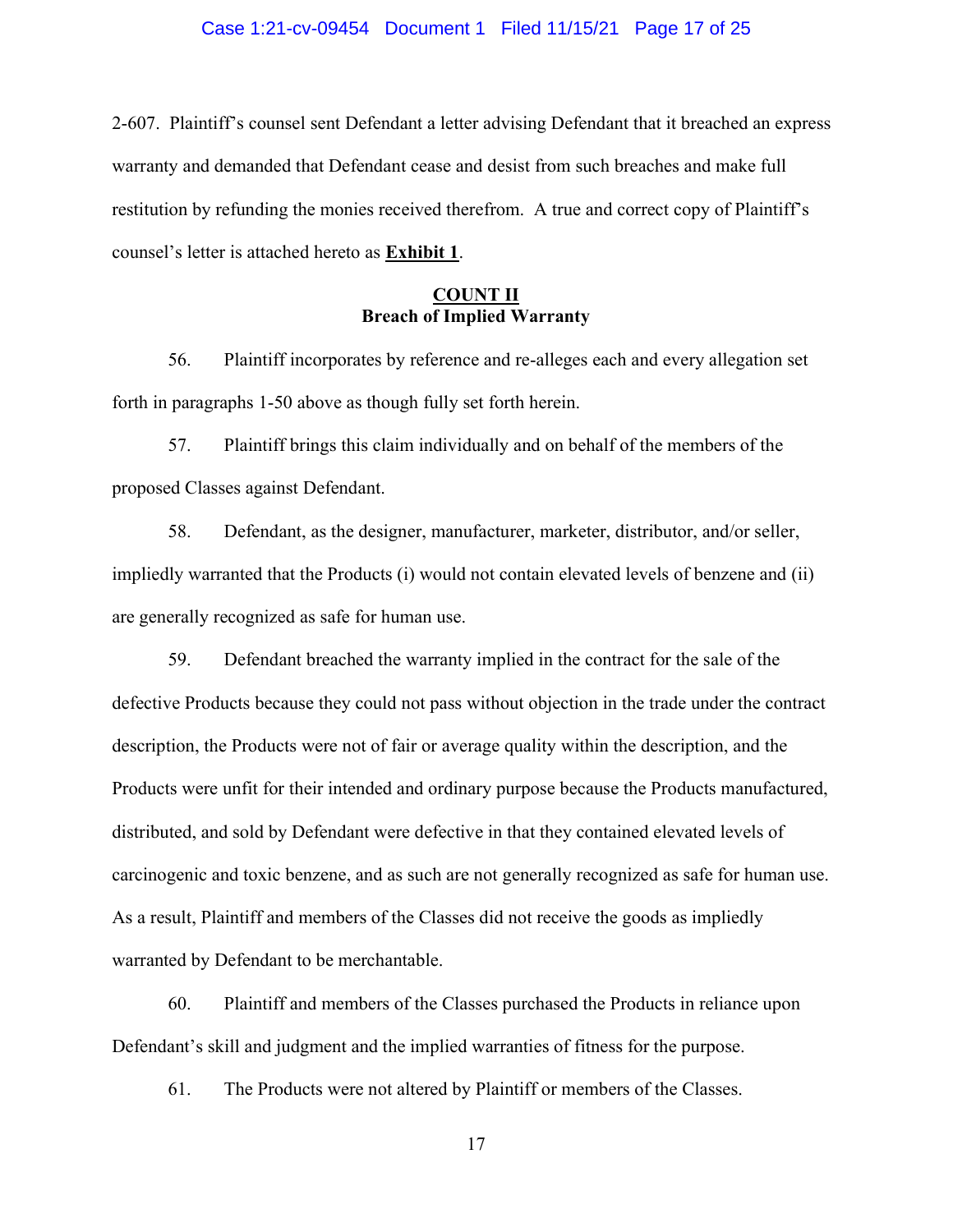#### Case 1:21-cv-09454 Document 1 Filed 11/15/21 Page 18 of 25

62. The Products were defective when they left the exclusive control of Defendant.

63. Defendant knew that the Products would be purchased and used without additional testing by Plaintiff and members of the Classes.

64. The Products were defectively manufactured and unfit for their intended purpose, and Plaintiff and members of the Classes did not receive the goods as warranted.

65. As a direct and proximate cause of Defendant's breach of the implied warranty, Plaintiff and members of the Classes have been injured and harmed because: (a) they would not have purchased the Products on the same terms if they knew that the Products contained harmful levels of benzene and are not generally recognized as safe for human use; and (b) the Products do not have the characteristics, ingredients, uses, or benefits as promised by Defendant.

66. On November 15, 2021, prior to filing this action, Defendant was served with a pre-suit notice letter on behalf of Plaintiff that complied in all respects with U.C.C. §§ 2-313 and 2-607. Plaintiff's counsel sent Defendant a letter advising Defendant that it breached an implied warranty and demanded that Defendant cease and desist from such breaches and make full restitution by refunding the monies received therefrom. A true and correct copy of Plaintiff's counsel's letter is attached hereto as **Exhibit 1**.

## **COUNT III Violation Of New York General Business Law § 349**

67. Plaintiff incorporates by reference and re-alleges each and every allegation set forth in paragraphs 1-50 above as though fully set forth herein.

68. Plaintiff brings this claim individually and on behalf of the members of the proposed Subclass against Defendant.

69. GBL § 349 prohibits deceptive acts or practices in the conduct of any business, trade, or commerce.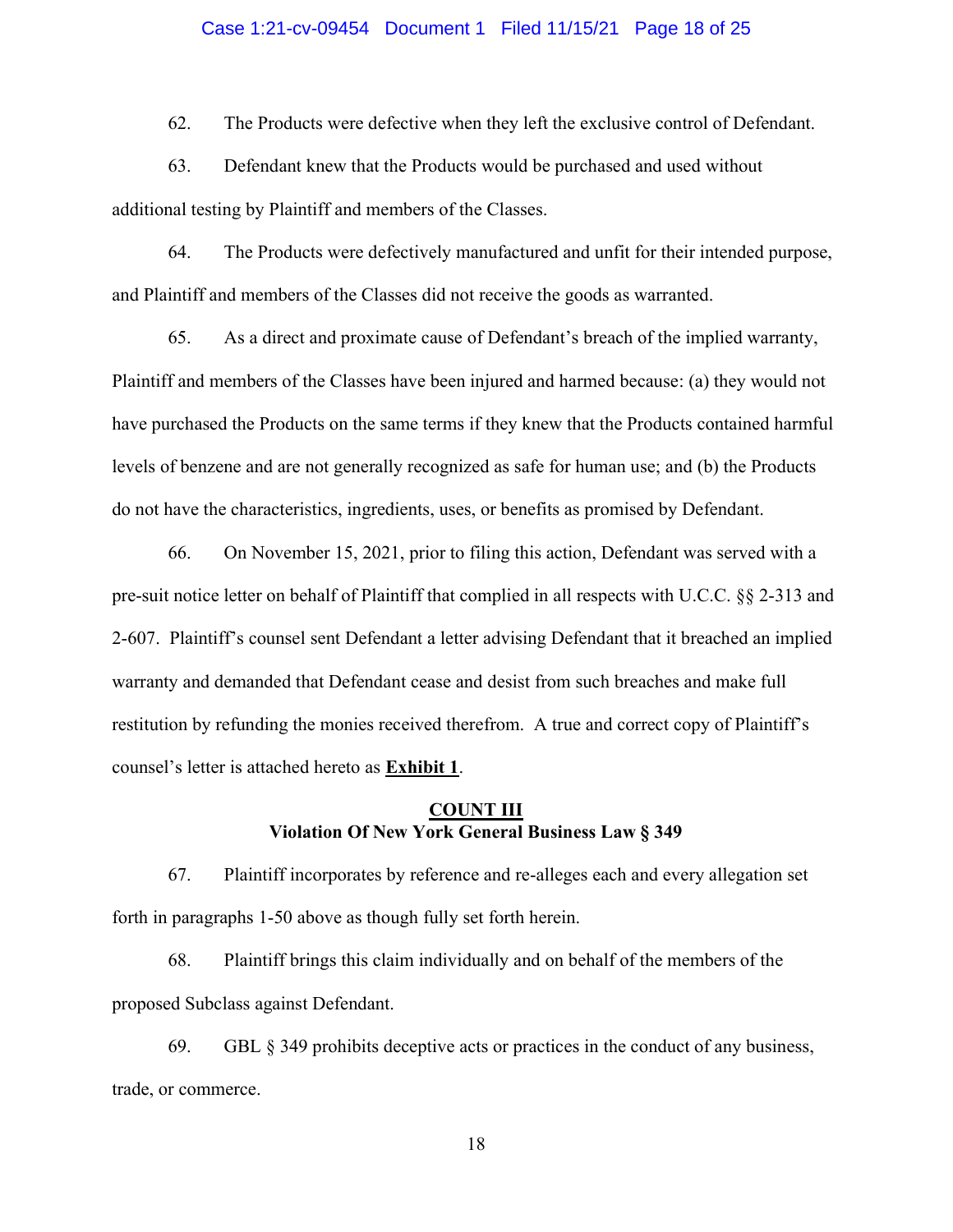#### Case 1:21-cv-09454 Document 1 Filed 11/15/21 Page 19 of 25

70. In its sale of goods throughout the State of New York, Defendant conducts business and trade within the meaning and intendment of GBL § 349.

71. Plaintiff and members of the Subclass are consumers who purchased products from Defendant for their personal use.

72. By the acts and conduct alleged herein, Defendant has engaged in deceptive, unfair, and misleading acts and practices, which include, without limitation, misrepresenting that the Products (i) would not contain dangerously high levels of benzene, and (ii) are generally recognized as safe for human use. Defendant also materially omitted key facts regarding the true nature of the Products, specifically that the Products contained dangerous levels of benzene, were adulterated, and was unsafe for use as an antifungal treatment. Had Plaintiff and members of the Subclass been apprised of these facts, they would have been aware of them and would not have purchased the Products.

73. The foregoing deceptive acts and practices were directed at consumers.

 $74.$ The foregoing deceptive acts and practices are misleading in a material way because they fundamentally misrepresent the characteristics and quality of the Products to induce consumers to purchase the same. No reasonable consumer would knowingly purchase an antifungal product that may contain high levels of a known carcinogen and reproductive toxin and that was illegal to purchase or sell.

75. By reason of this conduct, Defendant engaged in deceptive conduct in violation of GBL § 349.

76. Defendant's actions are the direct, foreseeable, and proximate cause of the damages that Plaintiff and members of Subclass have sustained from having paid for and used Defendant's Products.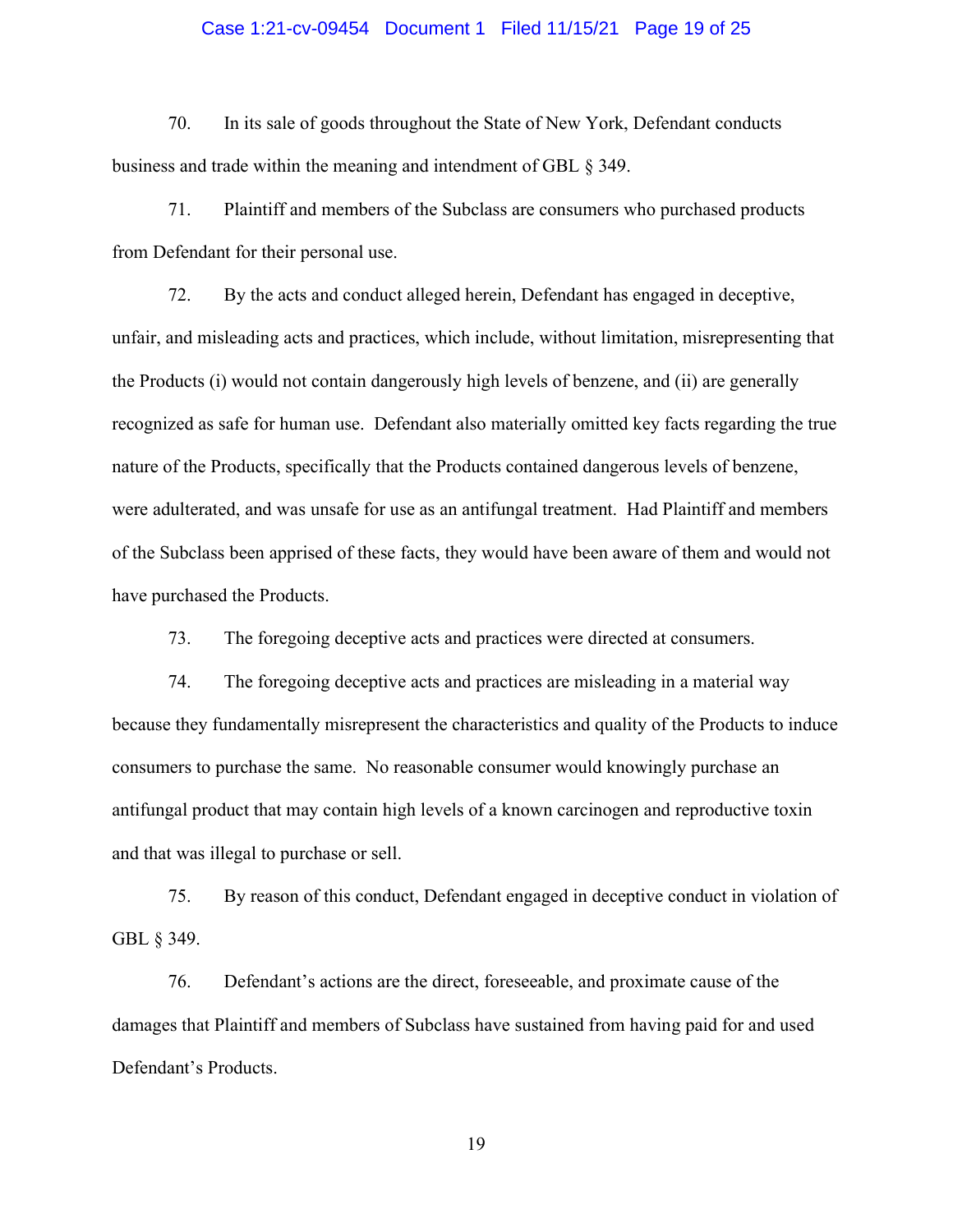#### Case 1:21-cv-09454 Document 1 Filed 11/15/21 Page 20 of 25

77. As a result of Defendant's violations, Plaintiff and members of the Subclass have suffered damages because: (a) they paid a premium price in the amount of the full purchase price of the Products based on Defendant's deceptive conduct; and (b) the Products do not have the characteristics, uses, benefits, or qualities as promised.

78. On behalf of himself and other members of the Subclass, Plaintiff seeks to recover his actual damages or fifty dollars, whichever is greater, three times actual damages, and reasonable attorneys' fees.

## **COUNT IV Violation Of New York General Business Law § 350**

79. Plaintiff incorporates by reference and re-alleges each and every allegation set forth in paragraphs 1-50 above as though fully set forth herein.

80. Plaintiff brings this claim individually and on behalf of the members of the proposed Subclass against Defendant.

81. GBL  $\S$  350 prohibits false advertising in the conduct of any business, trade, or commerce.

82. Pursuant to said statute, false advertising is defined as "advertising, including labeling, of a commodity ... if such advertising is misleading in a material respect."

83. Based on the foregoing, Defendant has engaged in consumer-oriented conduct that is deceptive or misleading in a material way which constitutes false advertising in violation of GBL § 350.

84. Defendant's false, misleading, and deceptive statements and representations of fact were and are directed towards consumers.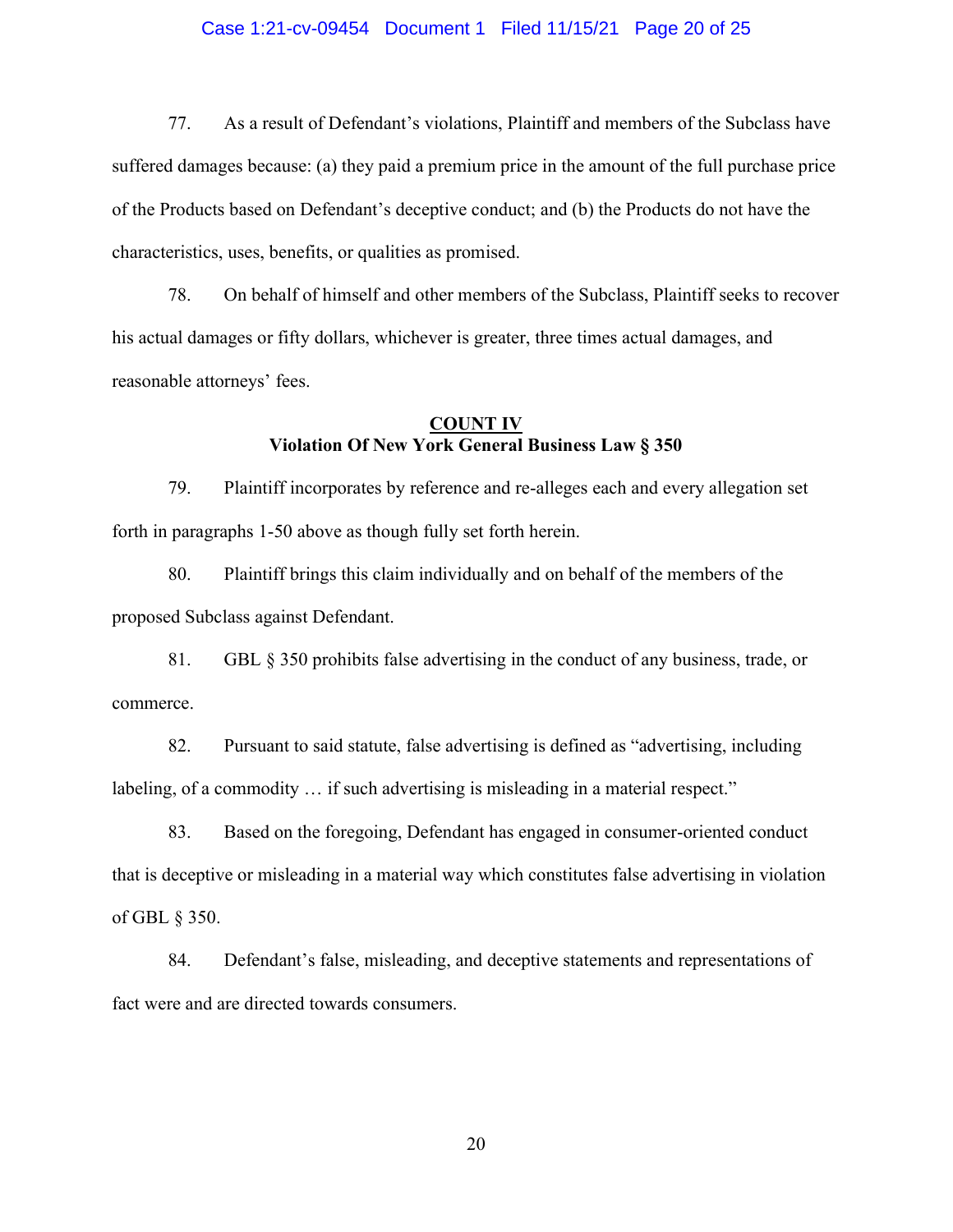#### Case 1:21-cv-09454 Document 1 Filed 11/15/21 Page 21 of 25

85. Defendant's false, misleading, and deceptive statements and representations of fact were and are likely to mislead a reasonable consumer acting reasonably under the circumstances.

86. Defendant's false, misleading, and deceptive statements and representations of fact have resulted in consumer injury or harm to the public interest.

87. Defendant also materially omitted key facts regarding the true nature of the Products, specifically that the Products contained dangerous levels of benzene, were adulterated, and were unsafe for use as antiperspirants and deodorants. Had Plaintiff and members of the Subclass been apprised of these facts, they would have been aware of them and would not have purchased the Products.

88. As a result of Defendant's false, misleading, and deceptive statements and representations of fact, Plaintiff and the Subclass have suffered and continue to suffer economic injury.

89. As a result of Defendant's violations, Plaintiff and members of the Subclass have suffered damages due to said violations because: (a) they paid a premium price in the amount of the full purchase price of the Products based on Defendant's deceptive conduct; and (b) the Products do not have the characteristics, uses, benefits, or qualities as promised.

90. On behalf of himself and other members of the Subclass, Plaintiff seeks to recover his actual damages or five hundred dollars, whichever is greater, three times actual damages, and reasonable attorneys' fees.

# **COUNT V**<br>Fraud

91. Plaintiff incorporates by reference and re-alleges each and every allegation set forth in paragraphs 1-50 above as though fully set forth herein.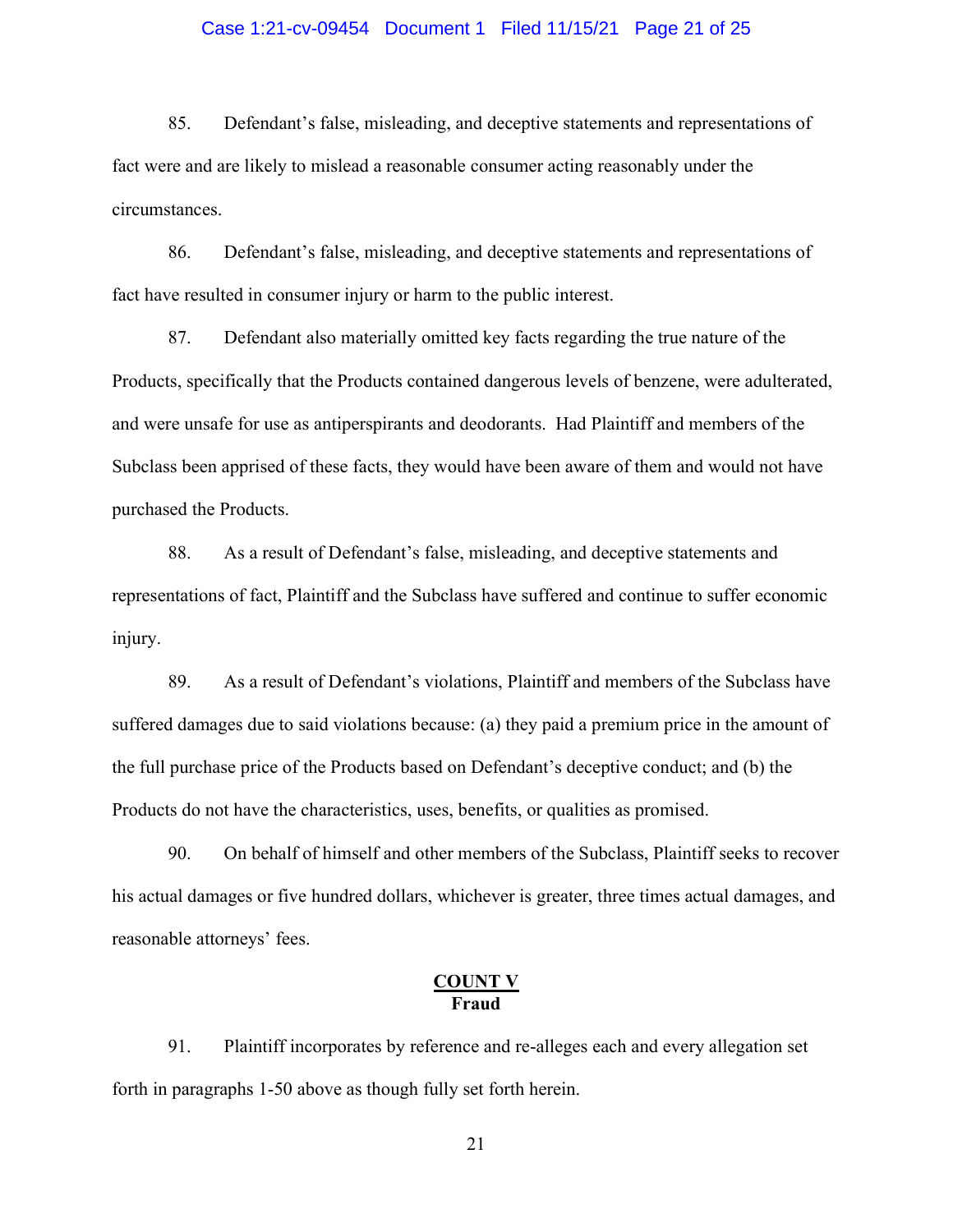#### Case 1:21-cv-09454 Document 1 Filed 11/15/21 Page 22 of 25

92. Plaintiff brings this claim individually and on behalf of the members of the Classes against Defendant.

93. Defendant made fraudulent misrepresentations to Plaintiff and members of the Classes regarding the Products, specifically that the Products contained only the active and inactive ingredients stated on the label, and not harmful impurities such as benzene. Defendant also materially omitted facts from Plaintiff and members of the Classes, including that the Products in fact contained harmful levels of benzene.

94. Defendant had a duty to disclose material facts to Plaintiff and the Classes given its relationship as contracting parties and intended users of the Products. Defendant also had a duty to disclose material facts to Plaintiff and the Classes, namely that it was in fact manufacturing, distributing, and selling harmful products unfit for human use, because Defendant had superior knowledge such that the transactions without the disclosure were rendered inherently unfair.

95. Defendant knew or should have known that the Products were contaminated with benzene, but continued to manufacture them nonetheless. Defendant was required to engage in impurity testing to ensure that harmful impurities such as benzene were not present in the Products. Had Defendant undertaken proper testing measures, it would have been aware that the Products contained dangerously high levels of benzene. During this time, Plaintiff and members of the Classes were using the Products without knowing it contained dangerous levels of benzene.

Defendant failed to discharge its duty to disclose these material facts. 96.

97. In so failing to disclose these material facts to Plaintiff and the Classes, Defendant intended to hide from Plaintiff and the Classes that they were purchasing and using the Products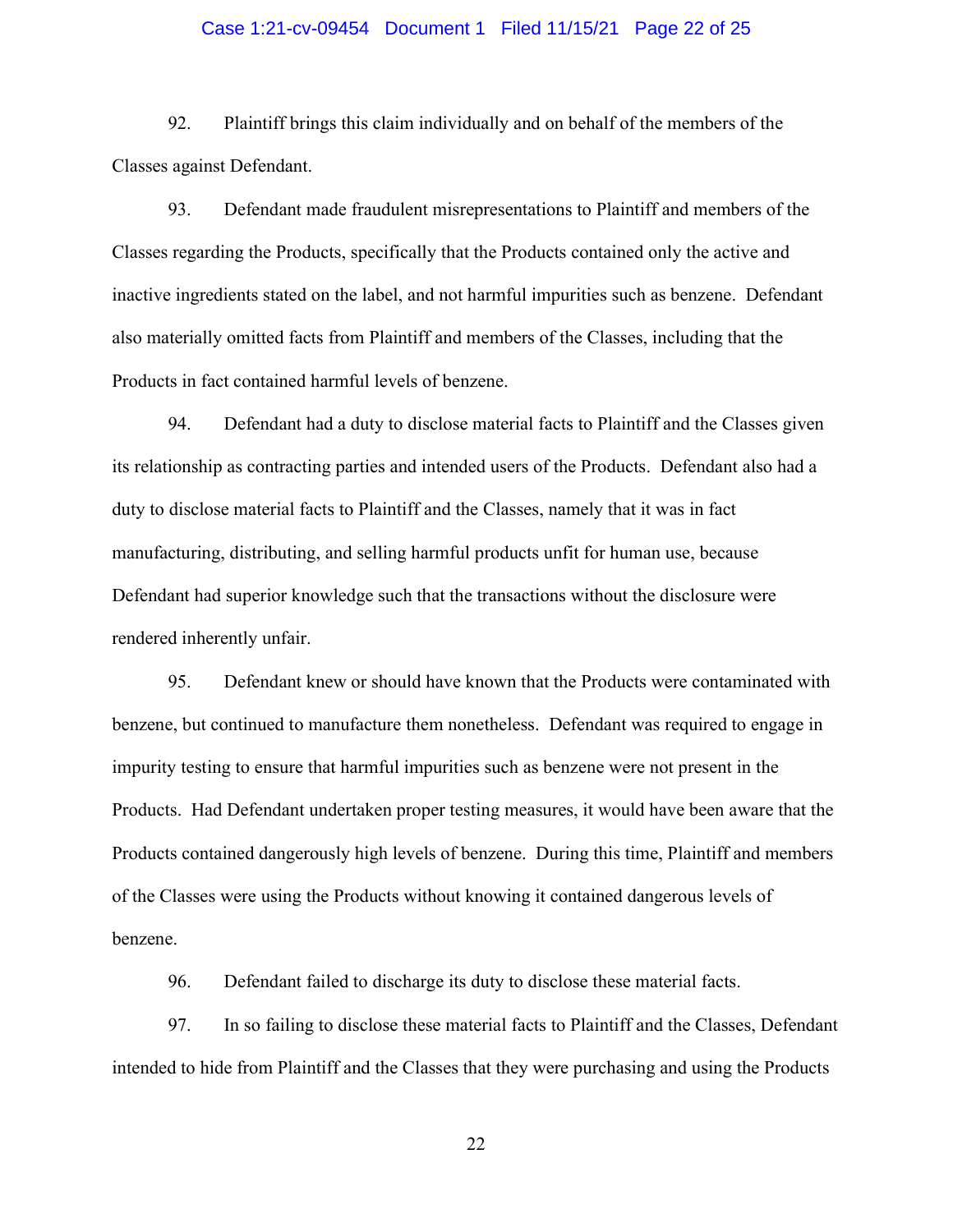#### Case 1:21-cv-09454 Document 1 Filed 11/15/21 Page 23 of 25

with harmful defects that were unfit for human use, and thus acted with scienter and/or an intent to defraud.

98. Plaintiff and the Classes reasonably relied on Defendant's failure to disclose insofar as they would not have purchased the defective Products manufactured and sold by Defendant had they known they contained unsafe levels of benzene.

99. As a direct and proximate cause of Defendant's fraudulent concealment, Plaintiff and the Classes suffered damages in the amount of monies paid for the defective Products.

 $100.$ As a result of Defendant's willful and malicious conduct, punitive damages are warranted.

## **COUNT VI Uniust Enrichment**

Plaintiff incorporates by reference and re-alleges each and every allegation set 101. forth in paragraphs 1-50 above as though fully set forth herein.

102. Plaintiff brings this claim individually and on behalf of the members of the Classes against Defendant.

Plaintiff and the Classes conferred a benefit on Defendant in the form of monies  $103.$ paid to purchase Defendant's defective and worthless Products.

104. Defendant voluntarily accepted and retained this benefit.

105. Because this benefit was obtained unlawfully, namely by selling and accepting compensation for products unfit for human use, it would be unjust and inequitable for Defendant to retain the benefit without paying the value thereof.

## **PRAYER FOR RELIEF**

WHEREFORE, Plaintiff respectfully requests, individually and on behalf of the alleged Classes, that the Court enter judgment in their favor and against Defendant as follows: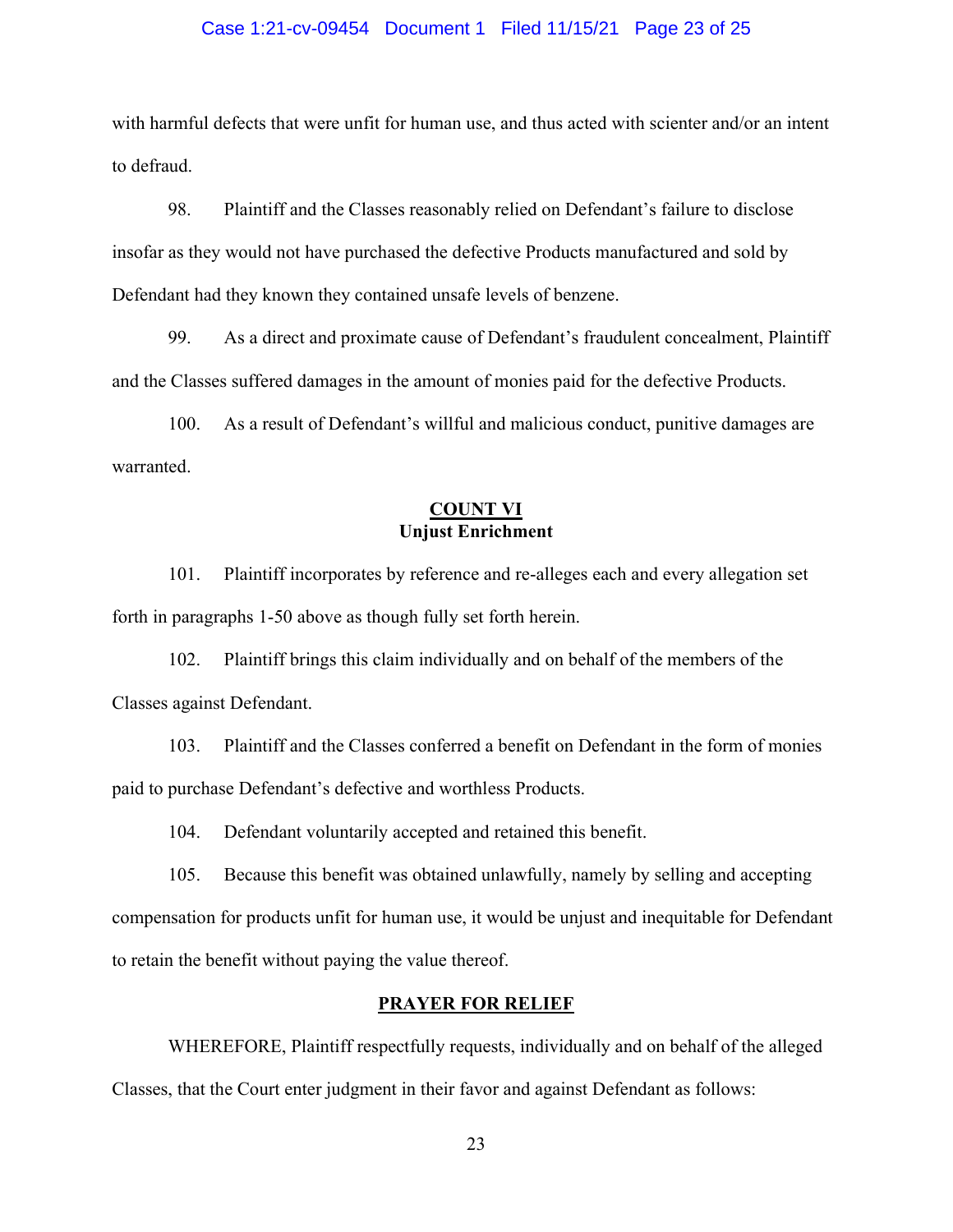- For an order certifying the Classes under Rule 23 of the Federal  $(a)$ Rules of Civil Procedure and naming Plaintiff as the representatives for the Classes and Plaintiff's attorneys as Class Counsel;
- $(b)$ For an order declaring that Defendant's conduct violates the causes of action referenced herein;
- For an order finding in favor of Plaintiff and the Classes on all  $(c)$ counts asserted herein:
- $(d)$ For compensatory, statutory, and punitive damages in amounts to be determined by the Court and/or jury;
- $(e)$ For prejudgment interest on all amounts awarded;
- $(f)$ For an order of restitution and all other forms of equitable monetary relief;
- For injunctive relief as pleaded or as the Court may deem proper;  $(g)$ and
- For an order awarding Plaintiff and the Classes their reasonable (h) attorneys' fees and expenses and costs of suit.

# **DEMAND FOR JURY TRIAL**

Pursuant to Federal Rule of Civil Procedure 38(b), Plaintiff demands a trial by jury of any

and all issues in this action so triable as of right.

Dated: November 15, 2021

Respectfully Submitted,

# **BURSOR & FISHER, P.A.**

By: */s/ Andrew J. Obergfell* Andrew J. Obergfell

Andrew J. Obergfell Max S. Roberts 888 Seventh Avenue New York, NY 10019 Telephone: (646) 837-7150 Facsimile: (212) 989-9163 E-Mail: aobergfell@bursor.com mroberts@bursor.com